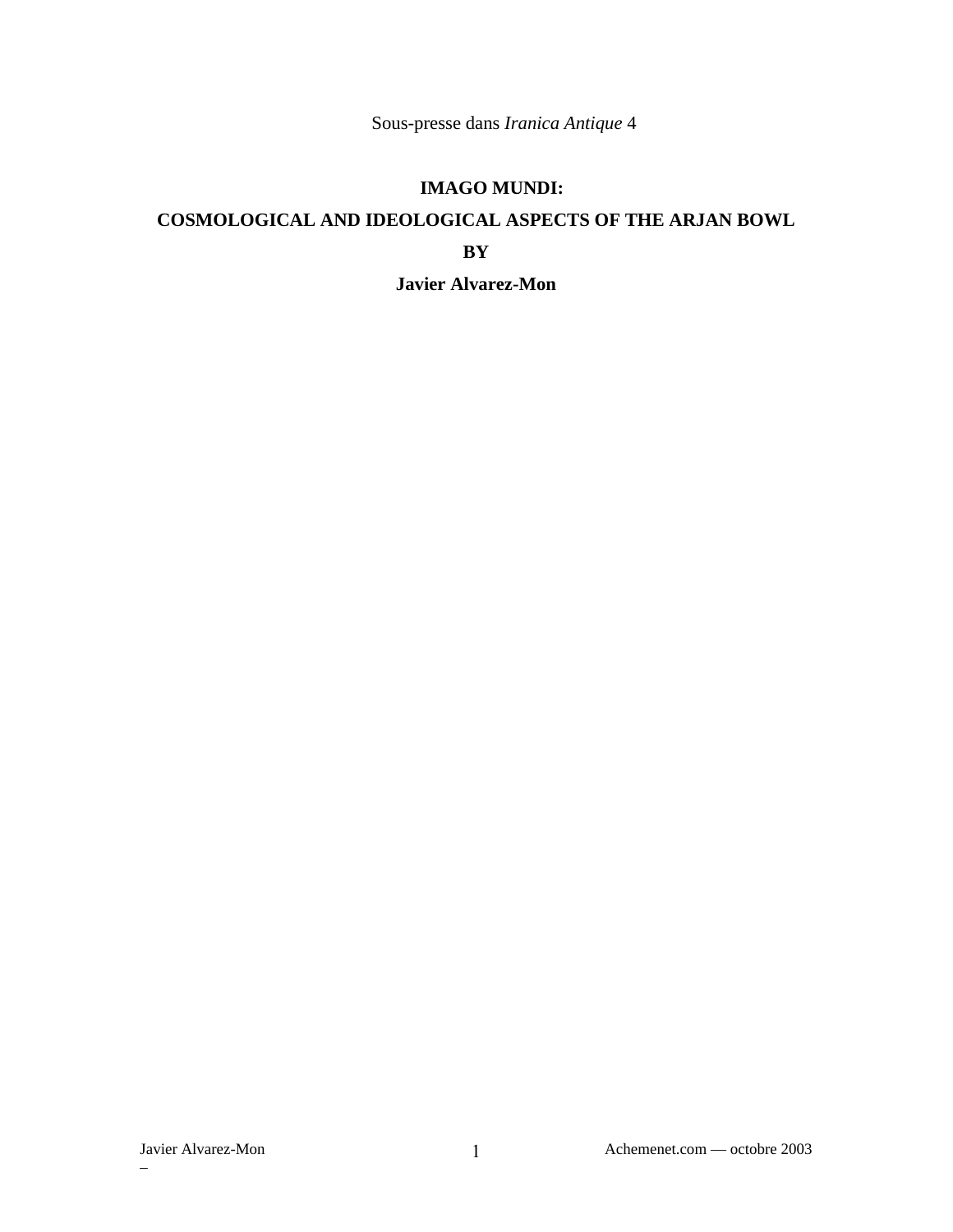## **Introduction**

In 1982 in the vicinity of Arjan, 10 km north of Behbahan, a city in the southwest part of Iran (see Figure 1), a bronze bowl measuring 43.5 cm in diameter was found inside a rectangular tomb built of stone slabs. The expense implicit in the construction of the tomb and the luxurious items found inside suggests that its occupant enjoyed a status of wealth and high rank. $<sup>1</sup>$  $<sup>1</sup>$  $<sup>1</sup>$ </sup>

The bowl was engraved with five concentric registers around a rosette and contained an inscription in the Elamite language reading "Kidin-Hutran son of Kurlush." Although three kings of the Middle Elamite II period (c.1400-1200 B.C.) were bearers of the name Kidin-Hutran (Potts 1999b: 231), this name is otherwise absent from the Neo-Elamite period (c.1000-539 B.C.). In contrast, a Neo-Elamite tablet identifies an individual named Kurlush as a provider of garments for the Elamite court at Susa. $^2$  In addition, a Neo-Elamite cylinder seal, also found at Susa, refers to "Kurlush, father of Parsirra."<sup>[3](#page-1-2)</sup> The Elamite language specialist F. Vallat suggests these three individuals  $-$ Kurlush father of Kidin-Hutran, Kurlush the merchant from Susa, and Kurlush the father of Parsirra— to be one and the same person, having lived sometime between 646 and 525 B.C. (Vallat 1984: 4). A. Alizadeh however stresses what he takes to be an absence of concrete data on the development of the Elamite language during the first centuries of the 1st millennium B.C. and instead, locates the Arjan bowl inscription in the first half of the eighth century B.C.(Alizadeh 1985: 56). In addition, a study of iconographical and stylistic elements in the Arjan bowl by Y. Majidzadeh places its manufacture sometime

<span id="page-1-0"></span> $\frac{1}{1}$ <sup>1</sup> Next to the skeletal remains lying in a flexed position in the coffin were 98 gold bracteates that originally must have been sewn to a robe, one gold fibula, a silver rod, a gold 'ring,' an iron-blade, a dagger with ivory or bone hilt and with silver foil. Gold and agate decorations were deposited to the left side of the skeleton, with textile fragments folded like a pillow beneath the skull. The objects found outside the coffin included 10 cylindrical vases, one jar, one stand, one lamp, ––all cast in bronze–– one jar made in silver and the Arjan bowl (Majidzadeh 1990: 131-144).

<span id="page-1-2"></span><span id="page-1-1"></span><sup>&</sup>lt;sup>2</sup> De Morgan, J. Document 16, line 4; document 50, line 5; document 127, lines 6, and 204.

<sup>&</sup>lt;sup>3</sup> The foreign origin of the name "Parsirra," meaning the "Persian," indicates "for the first time in the Elamite literature, [that] names of Median and Persian origin are attested." (Vallat 1984: 3; Delaporte 1920: plate 94 /5, A. 836; Zadok 1984: 23; and Amiet 1973: plates I–IX, #32).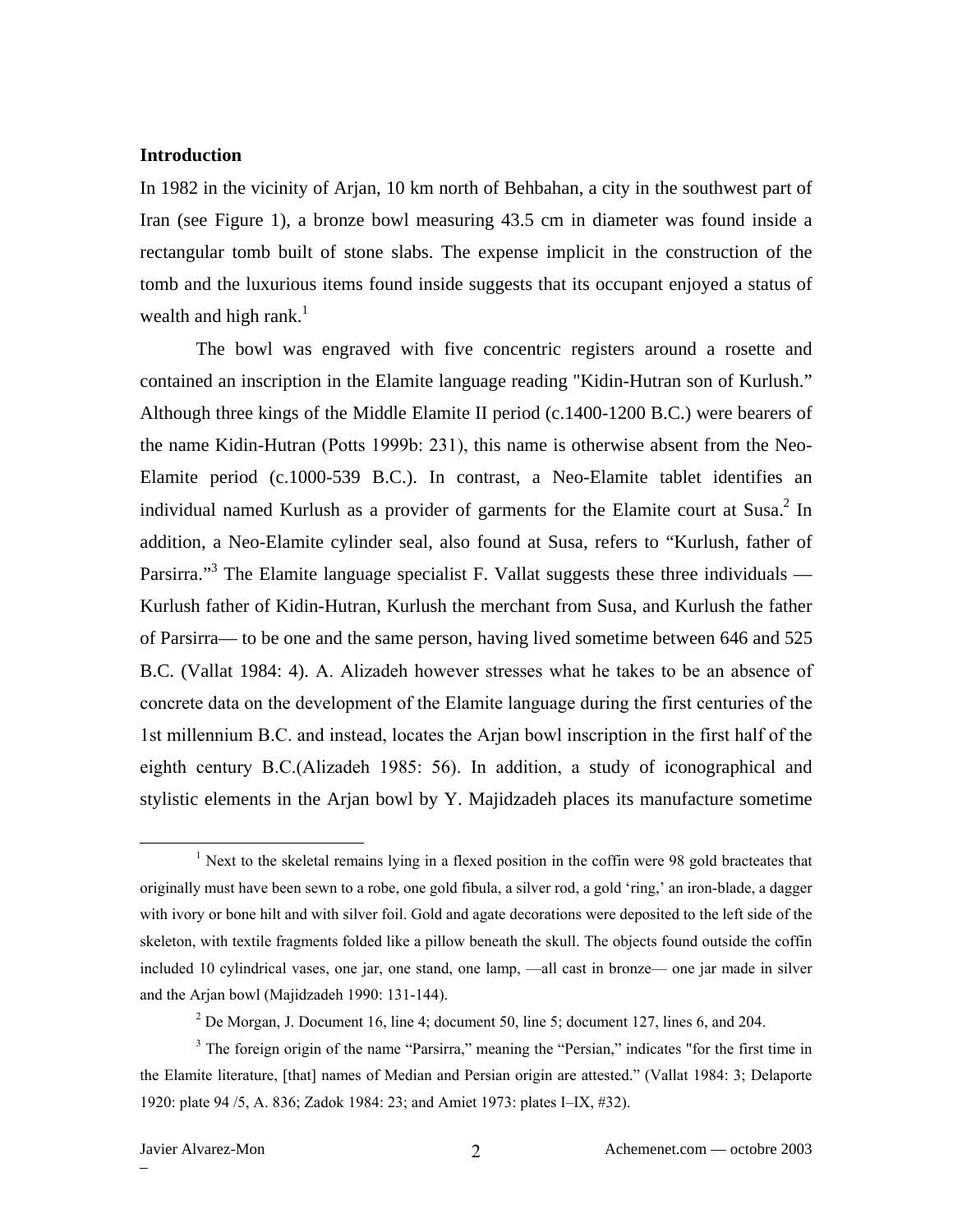between 725 to 625 B.C. (Majidzadeh 1990; 1[4](#page-2-0)1).<sup>4</sup> Finally, a forthcoming article by David Stronach of the gold "ring" found in the Arjan tomb—also containing the inscription "Kidin-Hutran son of Kurlush"— traces its making to around the beginning of the sixth century B.C.(Stronach 2003). Altogether, the chronological frame recommended by the previous scholars gives a broad time span of *circa* 275 years (from c. 800 to 525 B.C.) for the possible manufacture of the Arjan bowl.

From a geopolitical standpoint, the eighth and seventh centuries B.C. in the Near East were characterized by unremitting clashes between the imperial aspirations of the Neo-Assyrian rulers and the resistance of their neighbors. The escalation of the conflict between the Assyrians and the Elamites reached its peak during the second half of the seventh century B.C. In 653 B.C. The army of Assurbanipal advanced beyond the border town of Der and confronted the Elamites on the banks of the Ulai River. After the ensuing brutal battle in which the Elamite king Teumman (Tepti-Humpan-Inshushinak, 663–653 B.C.) lost his life, Assurbanipal installed the pro-Assyrian Humpan-nikash II (Huban-nugash) as king of Elam and his brother Attamet (Atta-hameti-Inshushinak) as viceroy or king of Susa. A third kingdom was created in the city of Hidalu for a third brother, Tammaritu II. A year later, a civil war broke out between the Assyro-Babylonian king Shamash-shum-ukin and his brother Assurbanipal.<sup>[5](#page-2-1)</sup> The Elamite king Huban-nugash broke his oath of alliance and sided with Shamash-shum-ukin. Another anti-Assurbanipal alliance was made in Hidalu between Huban-nugash, his brother Tammaritu II, and the people of the land of Parsuash. It took three years and a devastating civil war for the victorious Assyrian king Assurbanipal to defeat Elam again—an event which obliged Kurash (Cyrus), son of Teispes, to surrender his son Arukku as a hostage at the court of Assurbanipal—. In 646 B.C. the Assyrian army returned to Elam this time to lay siege to the city of Madaktu (Mirochedji 1985: 215) and to ravage Susa. Thereafter, the Elamite

<span id="page-2-0"></span> $\frac{1}{4}$  Following Majidzadeh, John Curtis places the manufacture of the Arjan bowl around the time of Assurbanipal (668-627 BC) (Curtis: 1995).

<span id="page-2-1"></span><sup>&</sup>lt;sup>5</sup> See Brinkman 1984: 93-104. For a good summary of the period see Waters 1999: 99-107 and Waters 2000 as well as the reconstitution of events portrayed in Neo-Assyrian palace inscriptions and reliefs by Russell 1999.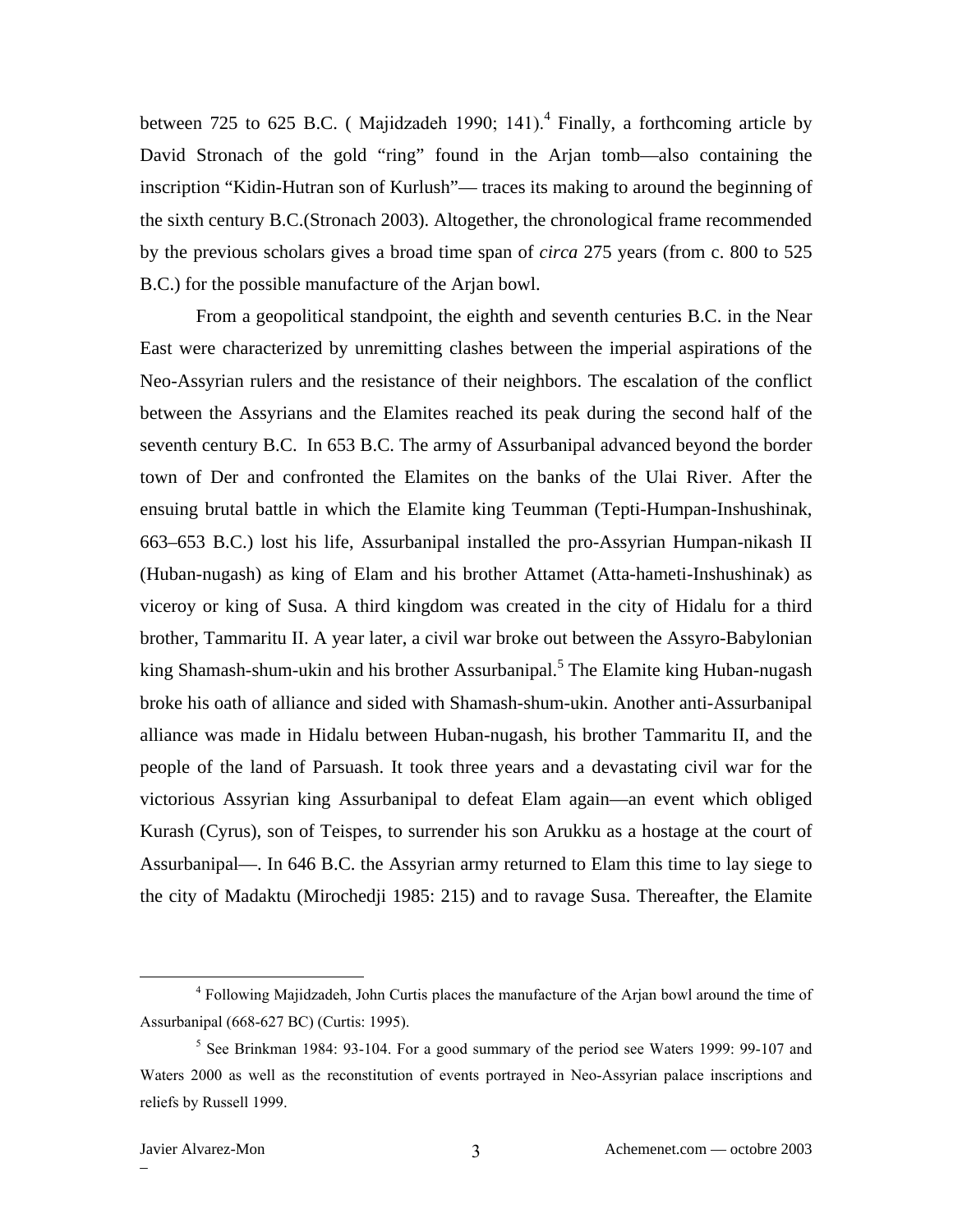territory seems to have reorganized along multiple centers of power centered on the cities of Susa, Madaktu, <sup>[6](#page-3-0)</sup> and Hidalu (Boucharlat 1994: 220).

## **Arjan and the Location of Hidalu**

Arjan is located on a plain about 10 km northeast of Behbehan; 4 to 5 km north of Arjan the Zagros piedmont rises to 900 m. The River Marun cuts deeply into the plain, creating a natural boundary during the spring and summer floods (see Figure 2). To date, the most comprehensive study regarding the identity of Arjan during the Neo-Elamite period is by Elizabeth Carter, who has explored the relationship between the Elamites and Persians in southeastern Khuzistan (Carter 1984). Despite the political and economic importance attached to the region, $^7$  $^7$  and its location on the Behbehan plain at the crossroads linking the Persian Gulf coast with the north and the highway linking Susa with the country of Anshan, surveys in the Arjan region failed to discover any evidence of Neo-Elamite remains prior to  $1982<sup>8</sup>$  $1982<sup>8</sup>$  $1982<sup>8</sup>$ 

The texts indicate that Hidalu was a seven days march<sup>9</sup> southeast of Susa, between Susa and Persepolis. W. Hinz, F. Vallat, and D. Stronach take the modern town of Behbehan to occupy the place of ancient Hidalu (which appeared as Ha-i-da-la in the annals of Senacherib and as Hi-da-li / I-da-li, in the documents from Susa).<sup>10</sup> G. Cameron suggests that the location of Hidalu ought to be somewhere along the Karun

<span id="page-3-0"></span> $\begin{array}{c|c}\n\hline\n\text{6}\n\end{array}$ <sup>6</sup> For the location of Madaktu see Potts 1999: 13-28.

<span id="page-3-1"></span> $<sup>7</sup>$  As Sir Aurel Stein, who traveled in the region during the years 1932–36, has noted, the area in</sup> which Arjan is situated was a major center in ancient times: "The town of Behbehan, [about 10 km southwest of Arjan] is situated in a wide plain of fertile alluvial soil, but scantily populated. . . . . It is possible that the old road continued through the ancient site of Arrajan town, which preceded Behbehan as a local center and emporium of trade down to medieval times. . . " The 10th-century Arabic geographers Muqaddasi and Ibn Hauqal described Behbehan as "the storehouse for Persia and Mesopotamia . . . an extremely pleasant city, rich in water, cereals, dates, grapes, olives, oil, lemons, and nuts. Summer and winter fruits are here harvested." (Stein 1994: 82).

<span id="page-3-2"></span> $8$  Carter 1984: 7; See the surveys of the region by Nissen 1988: 275; Nissen and Redman, 1971: 48-50; and Dittmann 1984.

 $9^9$  Seven days march could have covered as much as 280 km (considering a distance of 40 km per day). The distance between Susa and Behbehan is about 260 km *vol d'oiseau*.

<span id="page-3-4"></span><span id="page-3-3"></span><sup>10</sup> Hinz: 391; Vallat 1993: 96; Stronach 2003 forthcoming.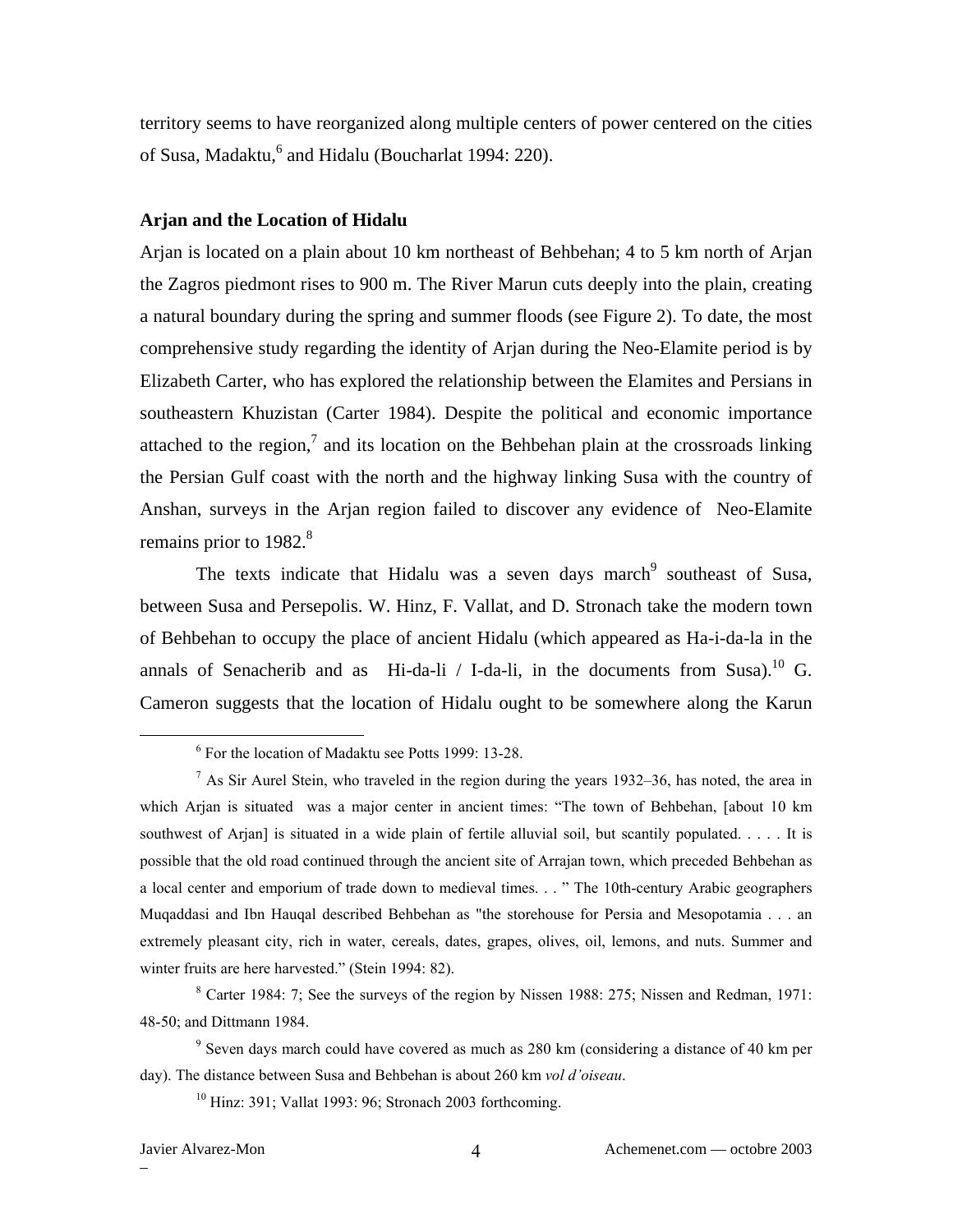River,  $^{11}$  while J. Hansman places the "mountains of Hidalu" northeast of Behbehan.<sup>12</sup> D. T. Potts, following Miroschedji, situates Hidalu between Behbehan and Ram Hormuz.<sup>13</sup> Duchesne-Guillemin however identifies Huhnur/unar/Unar with Arjan/Arrajan, which he believes to be covered by the modern ruins of Behbehan, and so places Hidalu in the area of Kuhgiluya, east and north of the Behbehan plain.<sup>14</sup> E. Carter nevertheless, doubts that the actual site of Arjan (occupying an area of 1200 m by 800 m) could have been densely populated during this particular period.<sup>15</sup> All in all, however, the location of ancient Hidalu is most probably to be sought somewhere in the Behbehan region.

## **THE ARJAN BOWL**

Previous studies of the Arjan Bowl have considered its archaeological context;  $16$ chronology; $^{17}$  and iconography.<sup>18</sup> Despite the wealth of designs depicted on the bowl, however, an articulation of the *visual narratives* on the bowl has not been attempted.<sup>[19](#page-4-8)</sup> The purpose of such an enterprise is twofold: to establish the uniqueness of the bowl in relation to comparable first millennium B.C. bowls, and to reveal ideological and cosmological aspects manifested by the *visual culture* portrayed in the bowl. The term *visual narrative* refers to "the representation of a specific event, involving specific

<sup>19</sup> This paper is the result of a most inspiring graduate seminar on *The Medes, Persians, and the West* offered jointly by Professors David Stronach and C. H. Greenewalt Jn. of the Department of Near Eastern Studies and Classics respectively, in the University of California, Berkeley. In addition, the author is grateful for countless valuable advice from Professors Anne D. Kilmer, Guitty Azarpay and Marian Feldman. Needless to say, all errors are my own responsibility.

<span id="page-4-0"></span> $11$  Cameron 1936: 165.

<span id="page-4-1"></span><sup>12</sup> Hansman 1974: 108 footnote 54.

<span id="page-4-2"></span><sup>&</sup>lt;sup>13</sup> Potts 1999: 272.

<span id="page-4-3"></span><sup>&</sup>lt;sup>14</sup> Duchesne 1986: 66.

<span id="page-4-4"></span><sup>15</sup> Carter: 1984: 75.

<span id="page-4-5"></span><sup>16</sup> Tohidi, F. and Khalilian 1982: 232-28.

<span id="page-4-6"></span><sup>17</sup> Vallat 1984: 1-17.

<span id="page-4-8"></span><span id="page-4-7"></span><sup>&</sup>lt;sup>18</sup> Alizadeh 1985 and Majidzadeh 1990.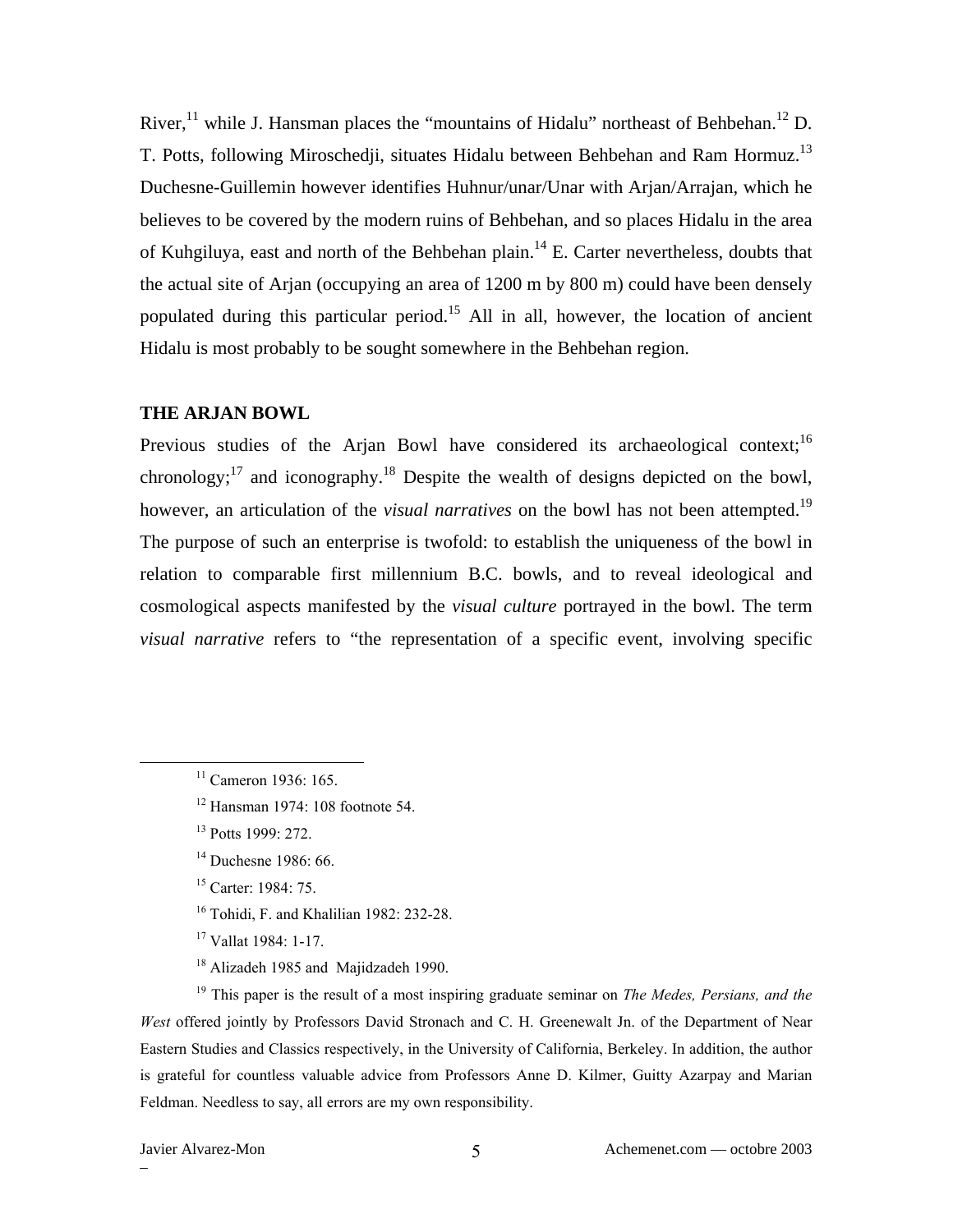persons, where the action and persons might be historical, but not necessarily."<sup>20</sup> The term *visual culture* refers to the "pattern of relationships on a given work from which meaning can be discerned."<sup>21</sup>

I shall try to persuade the reader that the images portrayed in the Arjan bowl are structurally divided into a series of consecutive episodes, the sequence of which is organized along ideological grounds. This correspondence between content and structure reveals itself first to the viewer across a division of five registers and one rosette separated by concentric circles and intertwined *guilloche* bands.<sup>22</sup> Carefully distributed among these registers lies a universe of miniature forms inhabited by 112 human figures, 66 animals of 33 species, diverse trees, and various artifacts (see Figure 3).<sup>23</sup>

In seeking to compare the Arjan Bowl with the metallic bowls known as Phoenician and distributed throughout the Near East and the Mediterranean during the first millennium B.C. (Markoe 1985), I take up a position which stands in sharp contrast to an alternative view stressing the strictly ornamental value of the bowls.<sup>24</sup> As we shall see, the adaptation of a typical Phoenician style by the Arjan bowl reveals the enormous influence of the Phoenician carving and engraving schools in articulating a distinctive

<span id="page-5-0"></span><sup>&</sup>lt;sup>20</sup> "*Historical* [my emphasis] narrative must 'incorporate some coherent progression of events,' that is, the story must be 'told,' not 'implied." (Russell 1999: 95). See as well Reade 1979a: 17-49 and Reade 1979b: 52-110; and Kraeling 1957: 43 in Winter 1981: 2.

<span id="page-5-1"></span><sup>&</sup>lt;sup>21</sup> So Irene Winter in regard to the programmatic nature of a work (Winter 1981; 2-38). While I am aware that *program* and *visual culture* are not necessarily interchangeable terms, I believe the term visual culture can also be defined in this way.

<span id="page-5-2"></span> $22$  The latter design was a popular decorative motif which, in my estimation, may have represented water or, specifically, the underground, sweet, flowing water known to the Sumerians as the Abzu. The Abzu was the dwelling place of the god Enki, a symbol of fertility, regeneration, purification, and continuity.

<span id="page-5-3"></span> $23$  The drawing of the Arjan bowl was made by R. Vatandust. The drawings of each register were made by Y. Majidzadeh 1992: 137. I was able to verify the accuracy of the drawings through detailed black and white photographs of the Arjan bowl thanks to help graciously provided by Ali Mousavi and David Stronach.

<span id="page-5-4"></span><sup>&</sup>lt;sup>24</sup> Position championed by Sir Leonard Woolley, for whom the "Syro-Phoenician" school responsible for the manufacture of the bowls was characterized by a combination of motifs deriving from different sources and reduced to a basically ornamental role (Woolley 1962: 108).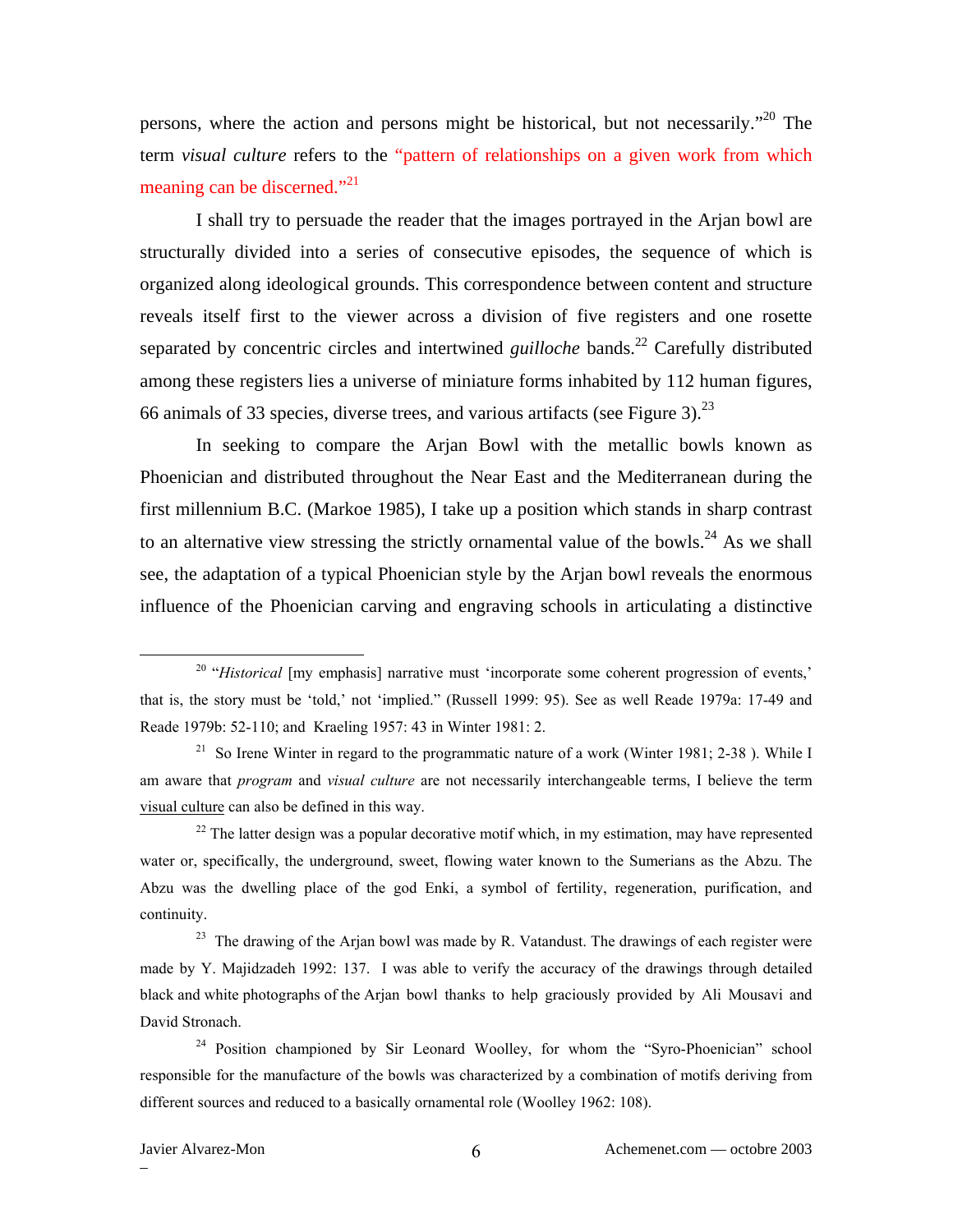international style (Markoe 1985:  $15^{25}$  of the period in question. Yet, I shall contend, the particular Phoenician stylistic vocabulary of the Arjan bowl did not preclude the artist, or whoever commissioned the work, from taking "infinite care to unify and integrate its decorations (*and narratives*) within a highly (*Neo-Elamite*) individual format."[26](#page-6-1) Furthermore, the exceptional dimensions of the Arjan bowl, which reach a diameter of 43.5 cm and a depth of 8.5 cm, and which set it apart from any other "Phoenician" or Neo-Assyrian bowl,<sup>27</sup> also call in question its functional usage<sup>28</sup> and lead us to consign its "function" to an entirely symbolic world, the characteristics of which remain to be determined.

## **TOWARDS A THEMATIC ANALYSIS OF THE ARJAN BOWL**

## **REGISTER V**

Register V (the outer register) divides into two narratives depicting a ceremony of drinking from a cup  $(Va)$  and the return of a hunting party  $(Vb)$ . The two scenes are separated by mountain ranges.

<sup>&</sup>lt;sup>25</sup> Whether there is continuity between this artistic tradition and the earlier "International Style" of the Late Bronze Age remains to be seeing. See Marian H. Feldman 2002.

<span id="page-6-2"></span><span id="page-6-1"></span><span id="page-6-0"></span><sup>&</sup>lt;sup>26</sup> So Markoe 1985: 1. The words in parenthesis are my own.

 $27$  Of eighty-two bowls classified as Phoenician by Glenn Markoe, seventy-six have a diameter of between 15 and 20 centimeters. Only six bowls have a diameter larger than 20 cm but less than 31cm (Bowls Cr4, Cr13, Cy10, E12, E13, and G7). Similar observations are made when comparing the dimension of the Arjan bowl with other contemporary bowls. The drinking bowls found or purported to have been found in Hamadan, Nimrud, Ur, Failaka, Susa, and Ashur have a diameter no larger than 17cm. (Hamilton 1966: 1-17).

<span id="page-6-3"></span><sup>&</sup>lt;sup>28</sup> During libations and drinking ceremonies represented on Assyrian and Persian stone reliefs, the dignitaries hold the drinking bowl with one hand using either the palm or the fingers. This usage certainly applies to bowls measuring some 30 cm diameter or less and reveals that the Arjan bowl could not have been used as an individual drinking bowl.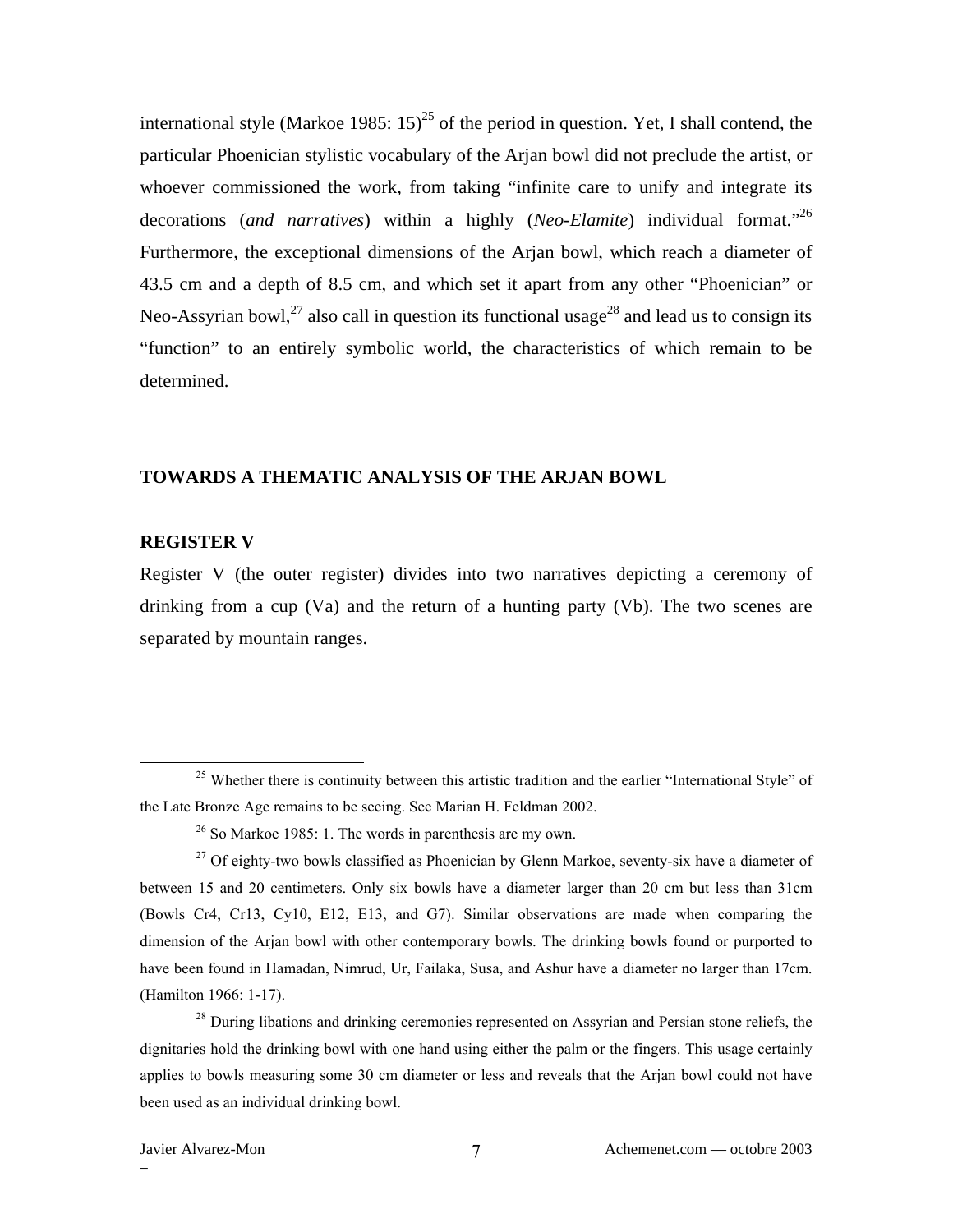<span id="page-7-3"></span>

## *Va. Drinking from a Cup Ceremony*

Narrative Va depicts a scene whose central event is of a king-like<sup>29</sup> individual sitting on a throne and drinking from a cup. Behind him we observe two beardless attendants and two small persons inside a yurt.<sup>30</sup> In front of the king there are seven standing, bearded attendants dressed in ceremonial Assyrian-related outfits and arranged next to crosslegged tables. Further away from the king, two beardless personages, one holding a jar and the other holding a flywhisk, stand beside a table with two large jars and rythons. Except for the small individuals inside the yurt, all the other individuals wear a helmet with a rounded protuberance on top. These helmets also appear to have a visor in front, as well as a band with a row of rosettes (Majidzadeh 1990: 138). The pointed visor is a characteristic feature of Elamite helmets, at least from the Middle-Elamite times:<sup>31</sup> As for the rounded protuberance on the top of the helmet, it appears to be at home in the Elamite world since the Sukkalmah period.<sup>32</sup>

<span id="page-7-0"></span> $29$  Given the stylistic and iconographic parallels between Neo-Assyrian royal imagery and the high status individual represented throughout the Arjan bowl, the assumption made here is that we are dealing with a king. It should however be kept in mind that kings were not the only ones using royal imagery for status purposes (Reade 1972: 89).

<span id="page-7-1"></span><sup>&</sup>lt;sup>30</sup> In order to discern the occupants inside the yurt the canopy has been removed and only the crown and the roof poles making up the frame of the yurt have been represented ( Faegre 1979: 87).

<span id="page-7-2"></span><sup>&</sup>lt;sup>31</sup> The pointed-visor type helmet appears represented in the Middle Elamite stela of Untash-Napirisha. In the Neo-Elamite period we see it represented on the rock reliefs of Malamir (Izeh), from the time of Shutruk-Nahhunte (eighth century B.C.); And in the stele of Adda-Hamitti-In-Shushinak (ca 650 B.C.) (Amiet 1966: 552).

 $32$  For the Sukkalmah period see Amiet 1966: 309; for the Middle Elamtite period see Amiet 1966: 397; and for the Neo-Elamite period see Amiet 1966: 31 and figure 308,. More recently, see Amiet 1992: 257-265, in particular, fig. 24. Here, the rounded-knob atop the "helmet" appears to be more like a chignon. Outside the Elamite realm I have not found another example of this kind of helmet except in a fragment of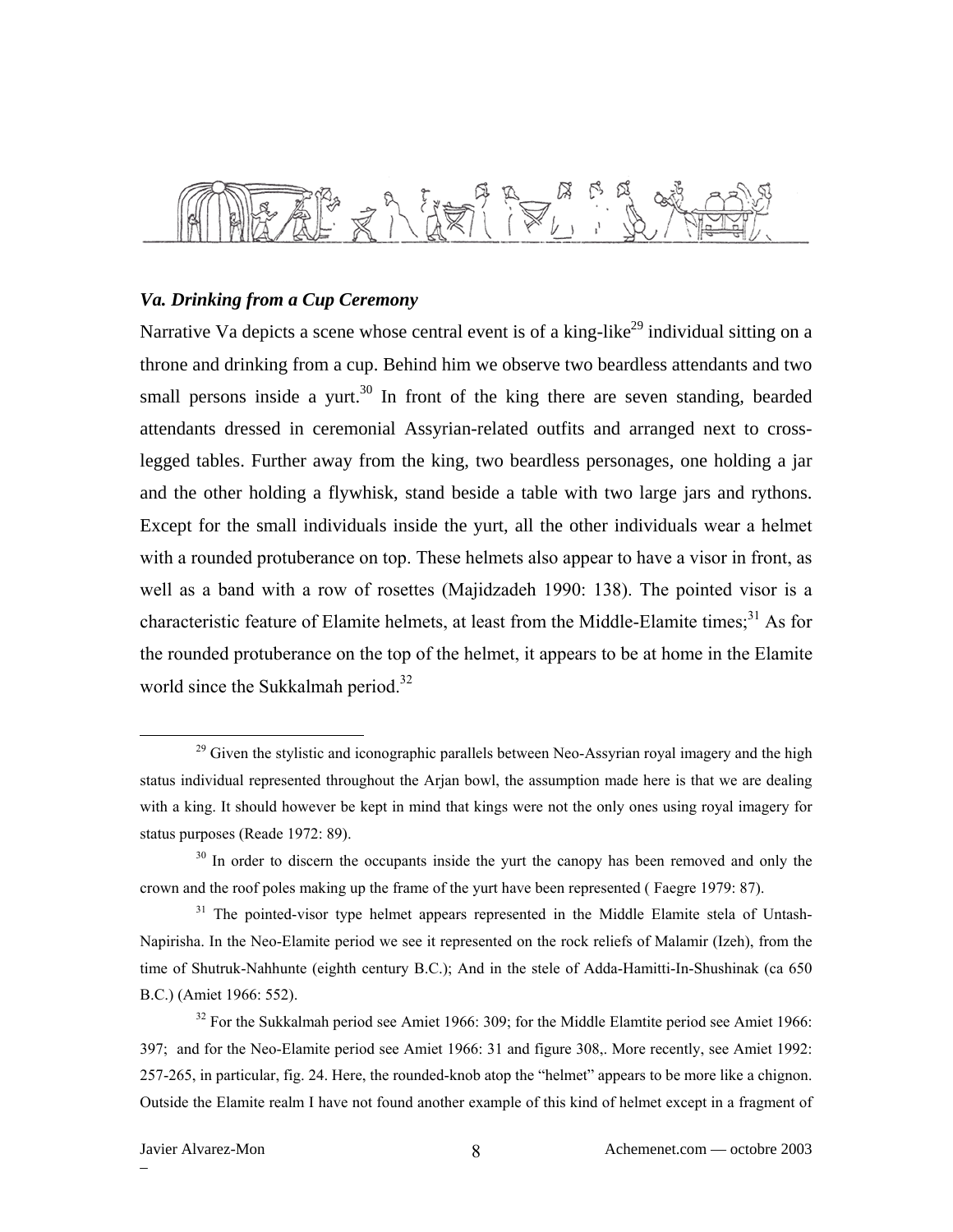

## *Vb. The Return of the Hunting Party*

Narrative Vb depicts a king inside a horse-drawn box-like square-running chariot, accompanied by a driver and what appear to be a child and a small animal. The chariot is located behind a suite of seven people dressed in ankle-long, ceremonial robes each of whom carries a large animal on his shoulders. Behind the chariot, a similarly dressed individual carries a lotus flower aloft and pulls the reins of an onager.<sup>33</sup> All the individuals wear the Elamite-type helmet. The animals represented on register Vb can generally be identified as three male ibexes (capra ibex)<sup>34</sup> (note that the horn rings—each representing one year—have been intentionally sketched in order to stress the maturity of the animal).<sup>35</sup> Following the ibexes is a goat (identified by the tail and the double chin-

 a fresco from Mycenae illustrating an individual wearing a rounded knobbed helmet that is distinctly more conical and elongated than our Elamite helmet (Borchhardt 1972: tafel 37). Finally, Pierre Amiet, notes the presence of similar helmets in the Mittanian and Cypriot cultures around the middle of the second millennium B.C. but dismisses this correspondence as "fortuitous" (Amiet 1992: 260).

<span id="page-8-0"></span><sup>33</sup> The Mesopotamian Equus onager, the wild ass native to the region, had characteristics of both the horse and ass: short ears, erect mane, a stalk-like tufted tail, and a fleet yellow-brown coat with white sides, underparts and back of the body. The modern Persian wild onager has a mane, which is visible on the neck and a dark brown spinal band stretching up to the tail. The ass has a smaller build, long ears, thick neck, cow-like tail ending in a tuft of longer hair, slender legs, and dainty feet and hooves. The modern Persian wild onager weighs approximately 250 kg, stands 1.5 meters high at the shoulder and is 2 meters in length. A similar animal appears represented in the Neo-Assyrian reliefs of Assurbanipal's time depicting Elamite chariots (Russell 1999: 188, fig. 70).

<span id="page-8-1"></span> $34$  In Mesopotamia and Iran, the ibex have thick horns, which sweep back in a saber-like curve, and are flattened underneath; the upper surface is ornamented by a number of protuberances inclined backward and extending across the whole width of the upper surface, like ribs (Harrington 1977).

<span id="page-8-2"></span> $35$  In contemporary South Arabian hunting, the hunted ibex is labeled according to the number of rings on its horns (e.g. a fifty ringer!). Also, like the fisherman with the biggest fish, the hunters with the oldest ibex, receive a statutory place in ceremonial processions (Sergeant 1976: 30).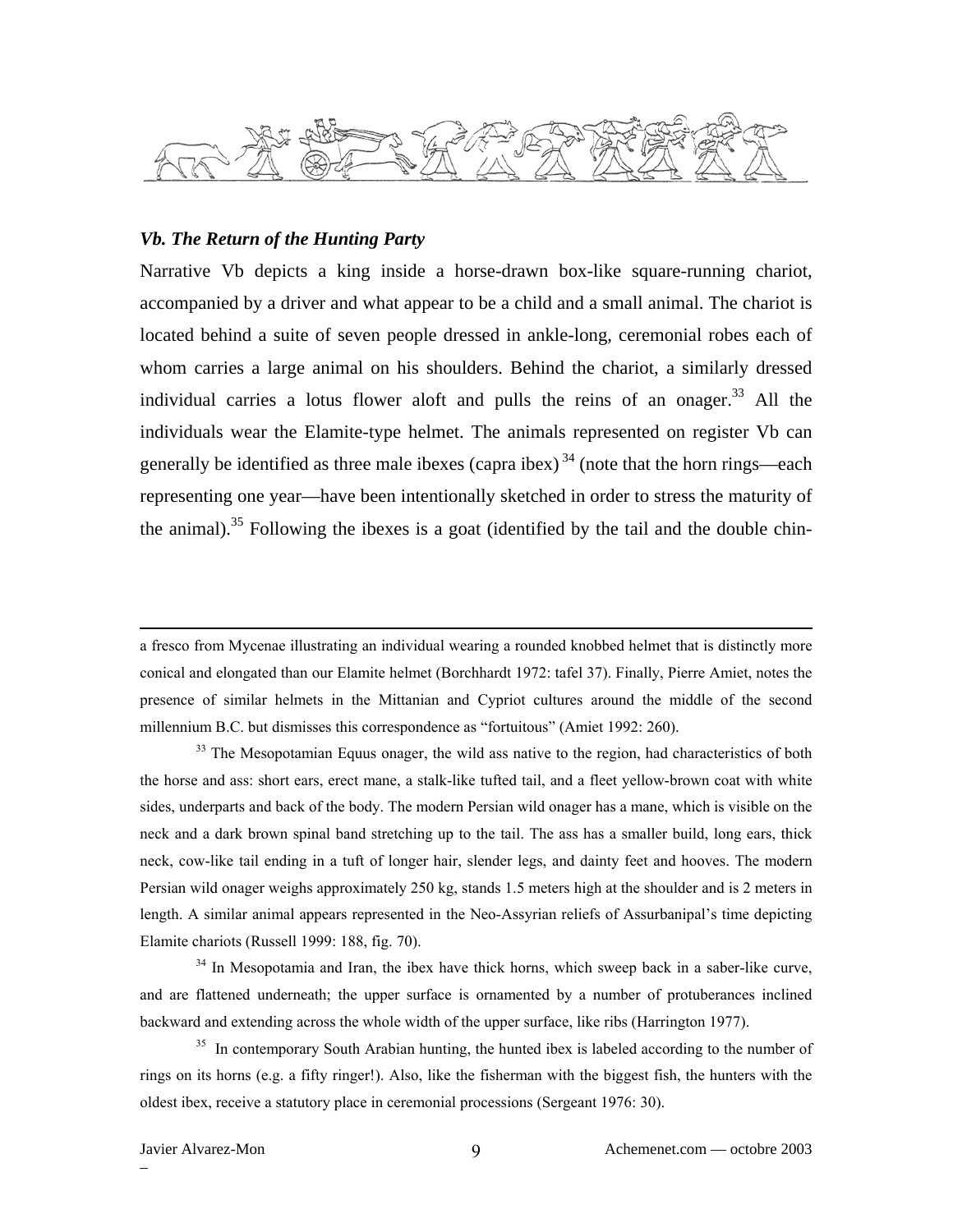beard), a lioness with a collar around her neck,<sup>36</sup> a fox, wolf or jackal (possibly an ichneumon?)  $37$ —perhaps also wearing a collar—, and a pig or boar (an uncastrated male hog or wild pig-jabalina). Additional animals depicted here are the two horses pulling the chariot of the king. The head of the animals carried by the soldiers appear to be held either by the beard or by a collar.

## *Interpretation of Register V*

It has already been pointed out that some features of the iconography portrayed on Register V show a direct correspondence with Assyrian reliefs (Majidzadeh 1990). However, although the iconographic allusions deriving from Assyrian origin are easily verifiable, the content and significance of the narrative upon which the images are based remains to be determined. Let us begin by considering the location in which the events here portrayed take place. Register V comprises a set of two distinct but related narratives: the ceremony of drinking from a cup and the return from the hunt. These are separated by two similar sets of mountains or hills suggesting that the events portrayed took place on or nearby hilly ground. This location, in conjunction with the actual placement of Register V at the outer edge of the bowl, calls to mind the various literary<sup>[38](#page-9-2)</sup> and artistic<sup>39</sup> traditions of the ancient Near East indicating the presence of a "twin mountain" at the "edge of the world". It is in this "final frontier" that a Babylonian "map of the world," dated to about the ninth century B.C., places ibexes, mountain goats, lions,

<span id="page-9-0"></span><sup>&</sup>lt;sup>36</sup> Probably, the lion hunt was reserved for higher officials and the military elite because of the necessary equipment such an event required: horses in protective caparacones, the help of foot hunters, etc. This kind of hunt was a privilege reserved for the most powerful.

<span id="page-9-1"></span> $37$  The fox differs from a jackal in that they have bigger ears, a more pointed muzzle, and a long, bushy tail that sweeps to the ground. An ichneumon has extremely short forelegs and an very broad tail that gradually tapers to a point, and rounded ears low on the skull. It is almost entirely concealed by its fur.

<span id="page-9-2"></span><sup>38</sup> In the Gilgamesh Epic (Tablet IX, lines 37–38) the "twin" mountain, *mashu*, is situated at the edge of the world. Also, royal inscriptions of the third millennium refer to the mountain land as the location of enemies, and a myth of the same period singles out two mountains as the enemies of the gods (Green 1994: 235); Ugaritic texts speak as well of the Mountains Targhizizi and Thurmagi as the "highs that limit the earth" (Caquot 1974: 219).

<span id="page-9-3"></span><sup>&</sup>lt;sup>39</sup> The "twin mountain" appears variously represented in cylinder seals at least since the Akkadian period (Kantor 1966: 145-155, in particular figures 2, 3, 7, and 8).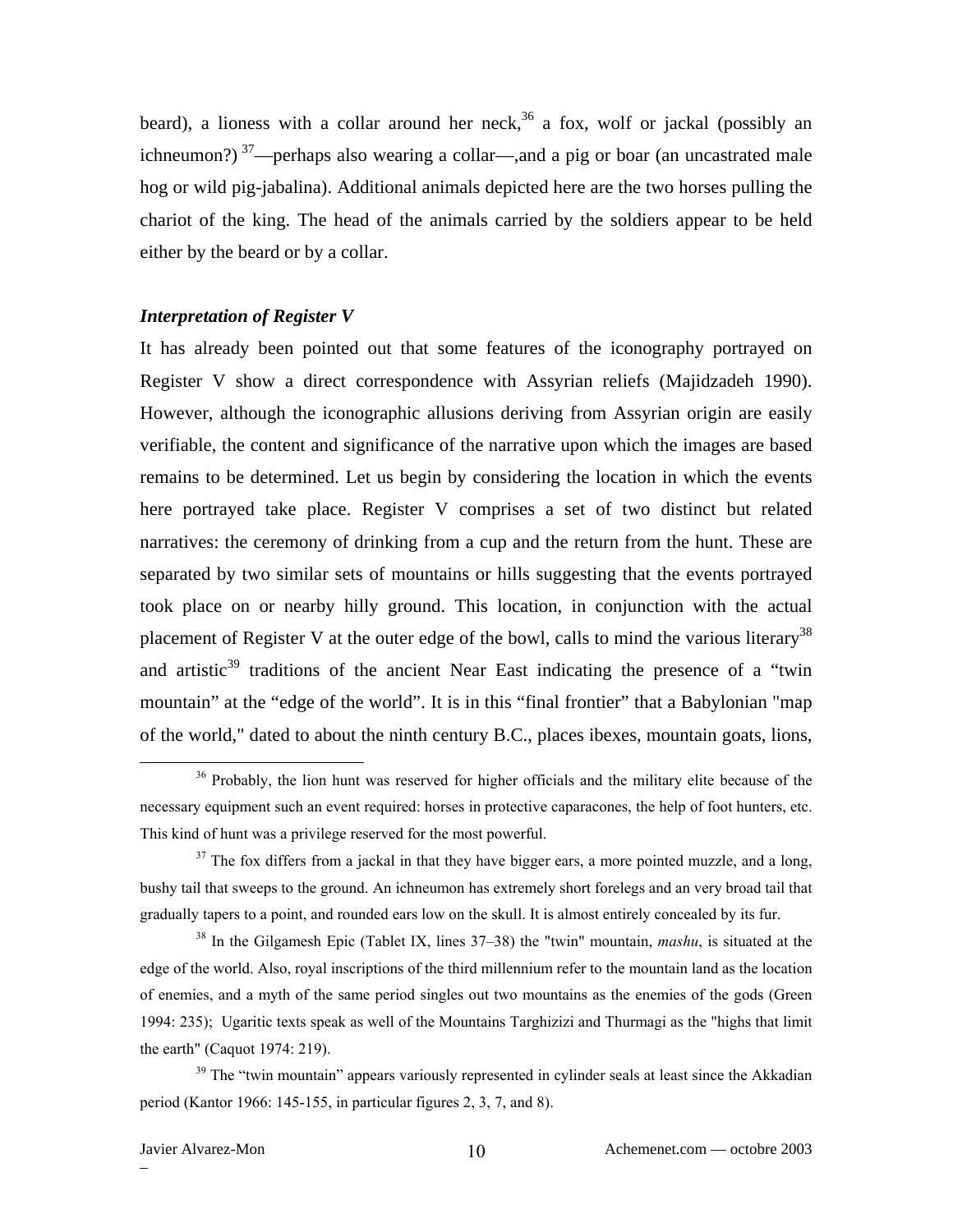and wolves, among other wild animals, in association with monsters (Horowitz 1988: 149), implying that "The farther away from home, the more the familiar and domesticated is replaced by the wild, strange, primeval and diabolical" (Green 1994: 238). Hence, the convergence at the edge of the bowl of the twin mountains and the hunting and drinkingfrom-the-bowl ceremonies appears to suggest that reaching the far away mountains aiming to kill or to capture wild beasts may have been considered an exercise of heroic proportions. In order to come closer to understand the nature of such events one has to look at the evidence presented by contemporary hunting practices.

Coming from what has hitherto been a marginal area of study in the ancient Near Eastern world, texts found in the territories of the ancient kingdoms of Hadramawt, Haram, and Saba in southern Arabia<sup>40</sup> attest in great detail to the performance of seasonal, highly ritualized hunting practices since at least the sixth century  $B.C.<sup>41</sup>$  $B.C.<sup>41</sup>$  $B.C.<sup>41</sup>$ According to these accounts, failure to perform hunting rituals at the proper season and according to strict guidelines was believed to incur divine wrath and retribution. One inscription relates the absence of rain to the absence of hunted game for the god Halfan: ''… therefore he did not protect them but made their watercourses to flow in spring and autumn with very little water" (Beeston 1972: 192). The success of the hunting ritual was contingent on respecting certain taboos such as abstention from sex, food, and from spilling the blood of immature animals. These were known as the "days of supplication."

<span id="page-10-0"></span> $40$  Although the influence of Arabian cultures in Mesopotamia and across the Persian/Arabic Gulf remains to be fully assessed, the degree of relationships between these three regions during the first millennium B.C. is well attested, if only through the political coalitions between Babylonia, Elam, and certain western Arabian tribes against Assyria. Furthermore, southern Arabia was the source of the most important aromatic commodities in antiquity. Frankincense and myrrh were used in religious rituals, as fumigants, in medicinal preparations, in the manufacture of perfumes, and most importantly, for embalming. The trade of these two gums was the richest in the ancient world (MacDonald 1995: 1355- 1369).

<span id="page-10-1"></span> $41$  Given the uncertainty of the South Arabian chronological sequence and epigraphic material, this date should be taken as no more than approximate. The evidence points to the existence of South Arabian kingdoms since at least the tenth century B.C., and to autochthonous writing since at least the eighth century B.C.. The Assyrian kings Tiglath-pileser III, Sargon II, and Sennacherib maintained tributary relationships with the South Arabian tribes (See De Maigret and Robin 1989: 255-291; Robin 1996; Ryckmans 1976: 259; and Beeston 1972: 183-196).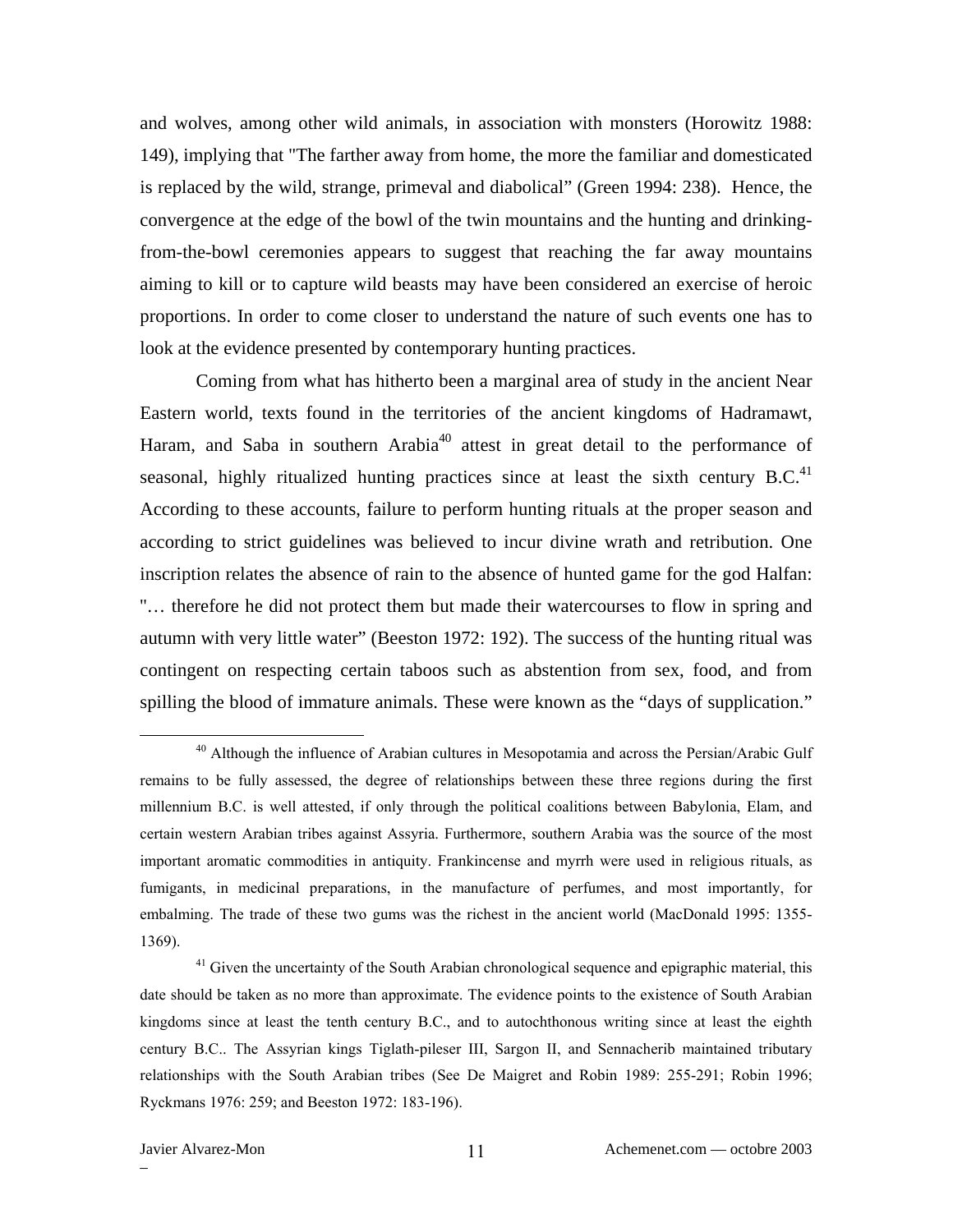The hunt took place on traditional hunting grounds associated with a divinity. Consequently, the animals hunted within this territory were considered "the game of the god." As a result, if the hunt was conducted properly, i.e. the taboos were not violated, the deities rewarded the ruler and his community with protection and bountiful crops.<sup>42</sup> During the twenty days of hunting that took place in Wadi 'Irma, the king and a legion of 200 soldiers, 100 hunters and 200 dogs captured four panthers, two leopards, and 600 ibexes. Document CHI 350 reveals interesting parallels between hunting expeditions for lions and panthers and military maneuvers.<sup>43</sup>

On the Neo-Assyrian side, large-scale hunting for the capture of live animals appears well attested in both stone reliefs and texts. Adad-Ninari II mentions the killing of eight wild bulls and eight ostriches, along with the capture of eight live ostriches. Shalmaneser III, however, preferred larger trophies: "I made to fall 29 elephants" (Lion 1992: 202). An emphasis was placed on the territory where the hunt was performed: "I captured with my hand 15 powerful lions from the mountains and forests," says Assurnasirpal II "I took 50 wild bulls alive, I made to fall 30 elephants, 140 ostriches (captured) alive, and 20 powerful lions from the mountains and the forests." Analogous to the South Arabian texts, the hunt is performed at specific times appointed by the gods: "In the high mountains they [Ninurta and Pali] gave me [Ashur-bel-kala] the order to hunt . . . at the moment when [the constellation] Syrius rises, which looks like smelted copper, in the mounts Ebeh, Urashe. . ." (Lion 1992: 363). To the Assyrian kings and aristocracy, hunting was the royal "sport" par excellence. Its purpose fulfilled two functions; to collect exotic and wild animals for use as presents or tributary goods, or simply to expand the king's personal menagerie (such as those of Assurnasirpal II and Sennacherib); and to stress the ideological role of the king as the Chosen One whom, under the guidance and protection of the gods, reached "the mountains and the forests" in order to confront and victoriously tame the wild forces of nature (i.e. the enemies).

<span id="page-11-1"></span><span id="page-11-0"></span> <sup>42</sup> See Ryckmans 1993: 355-380.

 $43$  Ryckmans even connects the hunting of wild animals with the obtaining of enemies' spoils (Ryckmans 1993: 375).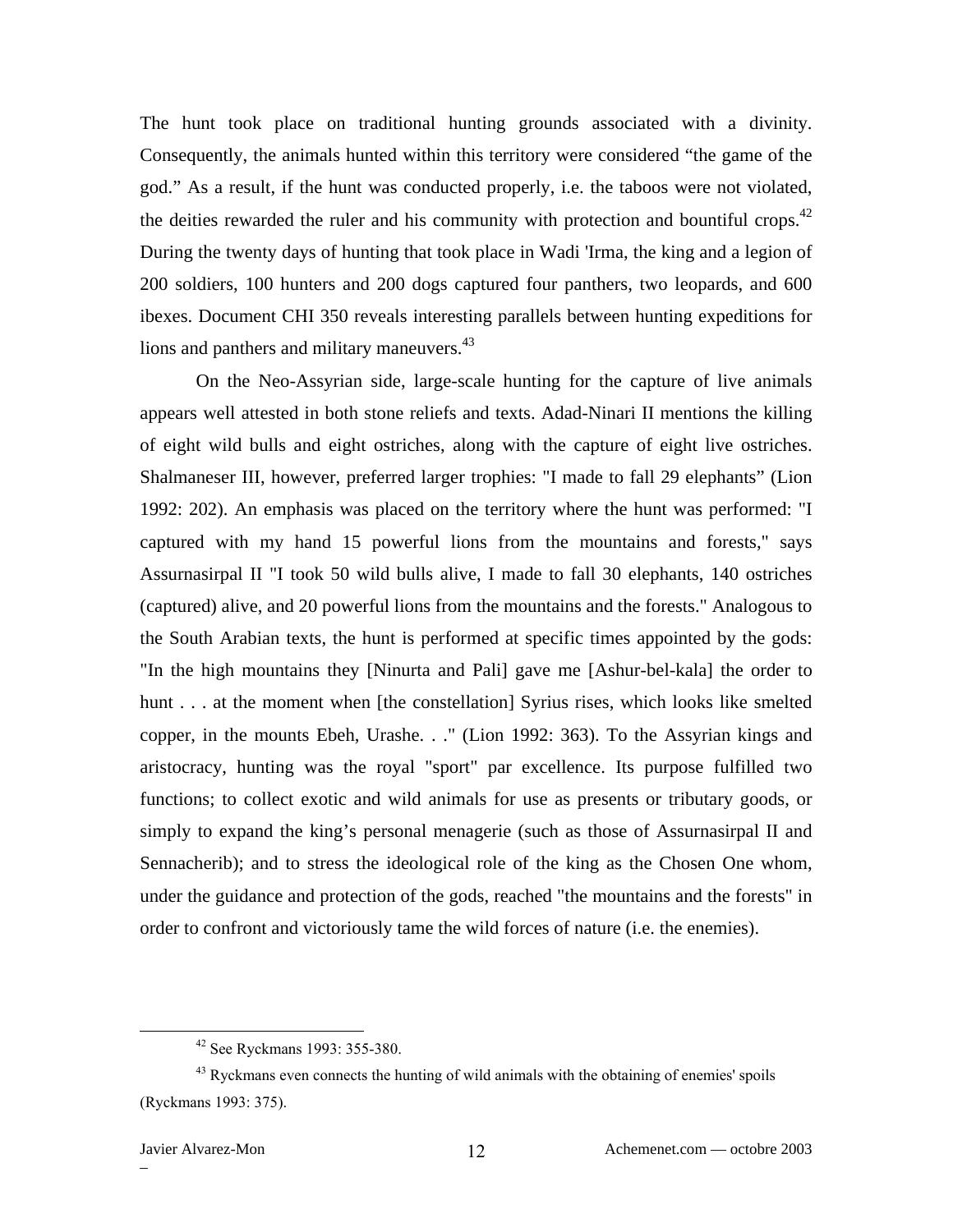In addition, Assyrian reliefs portray two kinds of ceremonial events performed after the hunt in which the holding of a cup by a monarch takes center stage.<sup>44</sup> In one, as in the famous "restoration of order" scene of Assurbanipal and Ashur-sharrat, the king is preparing to drink from a cup in celebration of the new "Pax Assyriaca." In a second category, Assurbanipal does not actually drink himself but, after having successfully confronted a number of fierce lions, pours a libation from the cup over the dead carcasses (see Figure 4). The inscription over this scene reveals a suggestive explanation of his acts: "I, Assurbanipal, king of the world, king of Assyria, whom Assur and Mullisu have granted exalted strength. The lions that I killed: I held the fierce bow of Ishtar, lady of battle, over them, I set up an offering over them, (and) I made a libation over them"(Russell 1999: 202).

In short, the ritual hunt and the ceremony of drinking from a cup portrayed in register V share mythological and sacred characteristics with the South Arabian and Assyrian hunting traditions. The direct involvement of the gods as protectors of the king while conquering the enemy —taking the form of wild animals or humans<sup>45</sup>—is an underlying aspect of those rituals involving some type of sacrificial offering—taking the form of wine pouring or wine drinking.<sup>46</sup> However, and in contrast to the realistic accounts of southern Arabian texts or the hunting scenes of the Assyrian reliefs, we are struck by the fictional elements illustrated in the Arjan narrative: in particular, the

<span id="page-12-0"></span><sup>&</sup>lt;sup>44</sup> At least since the beginning of the third millennium B.C., drinking from a cup had a ceremonial value intended to mark an important event. See Strommenger 1962: 63, plate 45 and Stronach 1995.

<span id="page-12-1"></span><sup>&</sup>lt;sup>45</sup> "I, Assurbanipal, king of Assyria, I presented the head of Teumman, king of Elam, like an offering in front of the gate inside the city. As it had been said of old by the oracle, 'You will cut off the heads of your enemies, you will pour wine over them, [...]!', accordingly the gods Shamash and Adad granted this in my time: […] I cut off the heads of my [enemies], I poured wine [over them…]. Text 14A, The Celebration in Nineveh Following the Defeat of Teumman (Russell 1999: 161).

<span id="page-12-2"></span><sup>&</sup>lt;sup>46</sup> The triangular association between a deity, the king, and wine, goes beyond the well known Eucharistic symbolic relationship between the color of wine and blood and extends to the intoxicating properties of wine which "enables man to partake, for a fleeting moment, of the mode of being attributed to the gods" (Cirlot 1971: 374).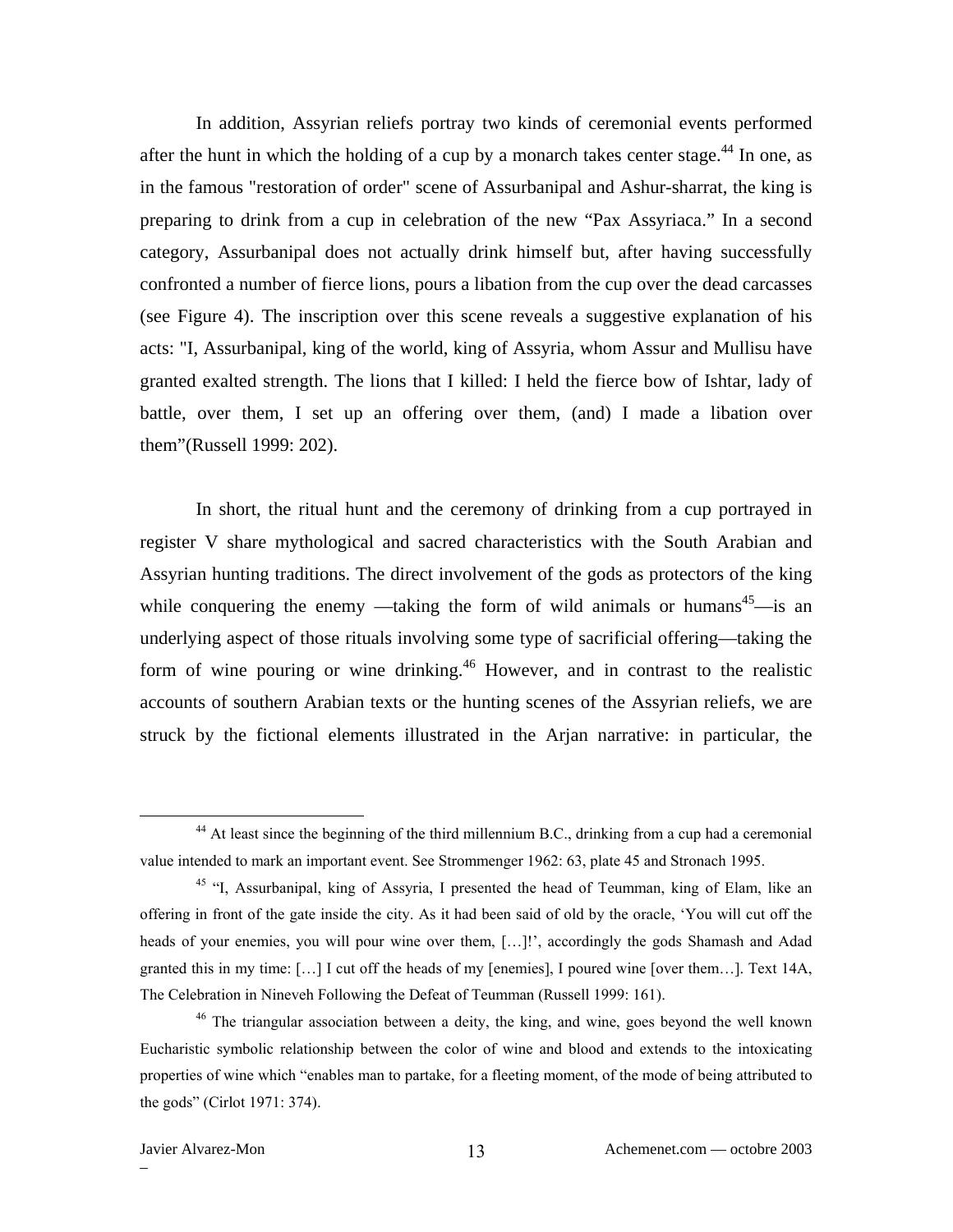individual soldiers supporting the weight of mature animals<sup>47</sup> which appear to wear collars around their necks and, in some cases, seem to have their tails raised. These elements might have remained unexplained were it not for the former Neo-Assyrian texts attesting to the practice of capturing live wild animals. Yet the fact that the narrative in Register V stresses the fictional nature of the Herculean soldiers underlines both the heroic content of the task accomplished and further serves to compliment the central role held by the king as tamer of the wild and benefactor of the gods. The ceremonial dress of the individuals and the lotus flower held by the figure behind the chariot also underline the ritualistic and sacred dimension of the events depicted. $48$ 

#### **REGISTER IV**

Register IV features some of the most intricate scenes on the Arjan Bowl. Majidzadeh's interpretation divides the representation into a battle and four scenes from daily life: (1) fishing in the marsh, (2) dancing, (3) date harvesting, and (4) a man standing between two palm trees (Majidzadeh 1990: 133). In my opinion, however, this register comprises two main narratives: The Mock-Battle (IVa) and Date Harvesting and Fishing in the Marsh (IVb). In regards to the location where these events take place, note that both scenes unfold on the periphery of a fortified city.<sup>[49](#page-13-2)</sup>

<span id="page-13-2"></span> $49$  Compare the similarities between this walled town with distinctive Neo-Elamite city representations in Elamite art (Amiet 1966, figures 411 and 412); and in the Neo-Assyrian palace reliefs of Nineveh during the time of Assurbanipal i.e., Madaktu, Room XXXIII, slab 6 and Susa, Room I, Slab 9 (Russell 1999: figs. 63, 69, and 70).

<span id="page-13-0"></span> $47$ Realistic depictions in the Assyrian reliefs of this theme include three to six individuals per animal (Parrot 1961: 69, plate 75 and p. 68, plate 74).

<span id="page-13-1"></span><sup>&</sup>lt;sup>48</sup> Perhaps because the lotus flower floats on the surface of the water and, like the sunflower, follows the sun on its diurnal journey, Egyptian theology saw the flower as the genesis for the Original ground; floating over the primordial, directionless waters in the infinite expanse of darkness from which the sun (Atum) rises. In this context, the lotus was considered to be a sacred flower and thus symbolized the ideas of reincarnation and perpetual rebirth (Lipinski 1995: 425). In an Assyrian context, while there is no written evidence stating that the lotus flower itself was considered a sacred symbol of immortality and renewal, the fact that this motif is repeatedly depicted in monumental reliefs, in particular in the hand of either a king or noble attending an important ceremonial event, indicates its powerful symbolic value.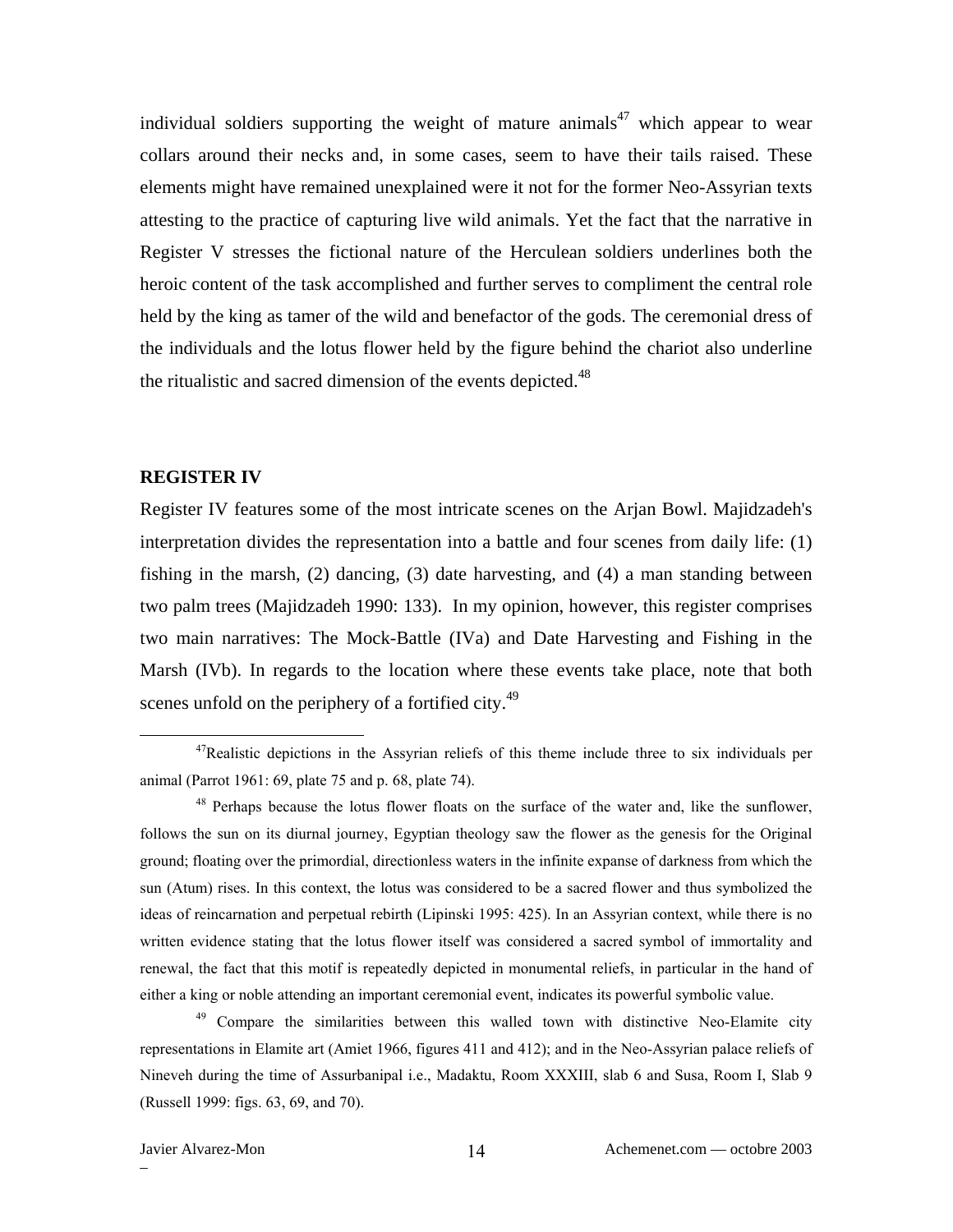

## *Narrative IVa: The Mock-Battle*

The Mock-Battle scene occupies about half of Register IV and merges into the Date Harvesting scene. On the right side of a fortified city there is a raft<sup>50</sup> being dragged by four individuals. Adjacent to the raft an Elamite chariot with six spokes (Majidzadeh 1990: 138) contains three passengers, two of whom wear the rounded-knobbed Elamite helmet. Behind the chariot a running individual carries a mace –a standard Assyrian symbol of authority (Reade 1972: 102). Two horsemen follow him. Next to the fortified city a king wearing a long dress sits on a chair. The king faces two soldiers and their captives. Except for the king, all the men wear the short kilt characteristic of the Assyrian army.

## *Interpretation*

According to Majidzadeh's interpretation the scene depicts a fortified city under attack from the right by infantry, cavalry, charioteers, and naval forces. Certainly, a fortified city under attack was a frequent theme in Neo-Assyrian palace reliefs since the time of Assurnasirpal II which continued with only minor variations throughout the Neo-Assyrian period (Gunter 1982: 107). Clearly, the degree of destruction and violence represented in these Assyrian scenes classifies them as war scenes. However, and in contrast to the Assyrian representations, in *Narrative IVa* there is no suggestion of the destruction of the city or of its surrounding fields. This militaristic display, I propose, requires consideration under a different lens.

Between the Fishing-in-the-Marsh and the Date Harvesting scenes, a pair of men hold hands and grasp their foot at the same time. This unusual display of equilibrium is better known as the foot-clutch dance and it represents a contest or game of balance in which one male tries to knock the other down (see Figure 5). The game is still played

<span id="page-14-0"></span> $50$  The "ship" here portrayed appears to be a single-ended raft with a flat hull. A standing triangularly shaped structure, which includes two protruding cones resembling a pair of cattle horns, appears in the middle of the deck. In contrast to lower sea craft, this type of straight hull raft was characteristic of marshy areas (Potts 1995: 559-571).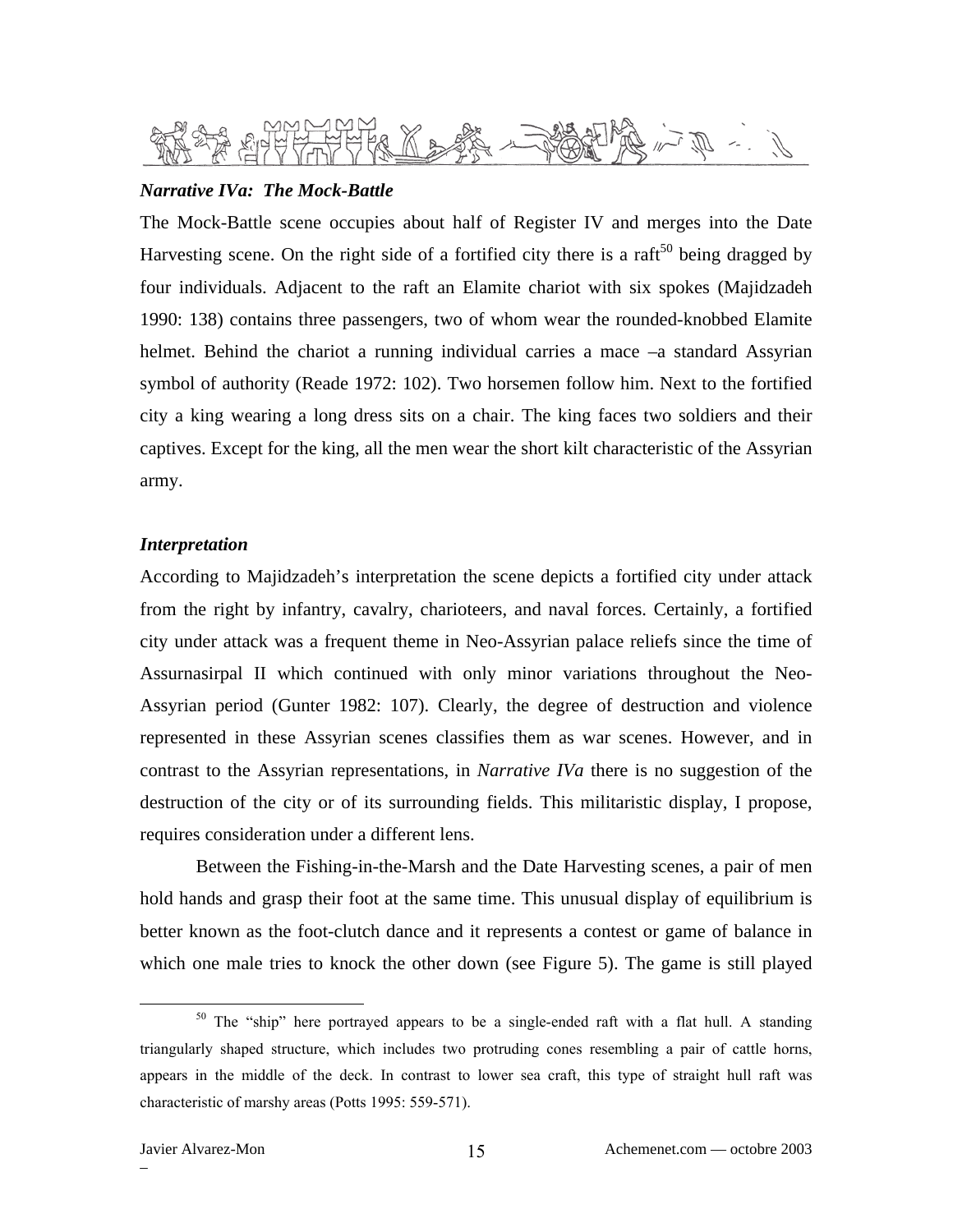today among the marsh dwellers of southern Iraq and is called "hopping on one leg." In ancient Mesopotamia, religious dance is attested variously in cylinder seal representations of the Old Babylonian period (Kilmer 1985: 2611). As in the "dance with arched legs" executed by dwarves, religious dance was performed within the framework of religious practices and beliefs.<sup>51</sup> In various examples, the dancers performed within the celebrations of the fertility rites of Ishtar, the goddess of fertility and war (see the sealing in Figure 5A and notice the presence of the date palm). These dances intermingled with mock battles and the throwing of boomerangs—an ancient mode of hunting birds also practiced in the river marshes (Matousova-Rajmova 1978: 162).

Once more, compelling written evidence for the ensuing interpretation of this register comes from ancient Arabia. After the hunt, in order for the hunting party to return to the profane life, i.e., to enter the city, a rite of desacralization entailing ceremonial dance needed to be achieved at the city gates. In many cases, an altar-stele was erected at the gates to celebrate the "Attar-hunt and a festival-[hunt]"(Beeston 1972: 195). In another related example, toward the end of the Hittite empire, ca. 1200 B.C., to mark the festivities of spring and fall the statue of the king was transported outside the sacred enclosure. Ritualistic sacrifices were followed by a meal taken in common, after which sporting competitions and combat simulations ensued (Macqueen 1975: 109). If anything, these two chronologically distant and geographically divergent locations of the ancient Near East indicate that ritual dances, sport competitions and combat simulations were integral parts of ritualistic religious celebrations, and help to explain the otherwise odd combination of militaristic displays and fertility rites present in the Arjan bowl.



*Narrative IVb: Date Harvesting and Fishing in the Marsh* 

<span id="page-15-0"></span><sup>&</sup>lt;sup>51</sup> To the Minoan and Greek minds, the origin of dance was connected with the practice of athletics by Cretan youth or by Curetes who performed armed maneuvers accompanied by dancing (Ridington 1935: 80). In Egypt, the pharaoh performed cultic races since early dynastic times (Touny 1969: 77).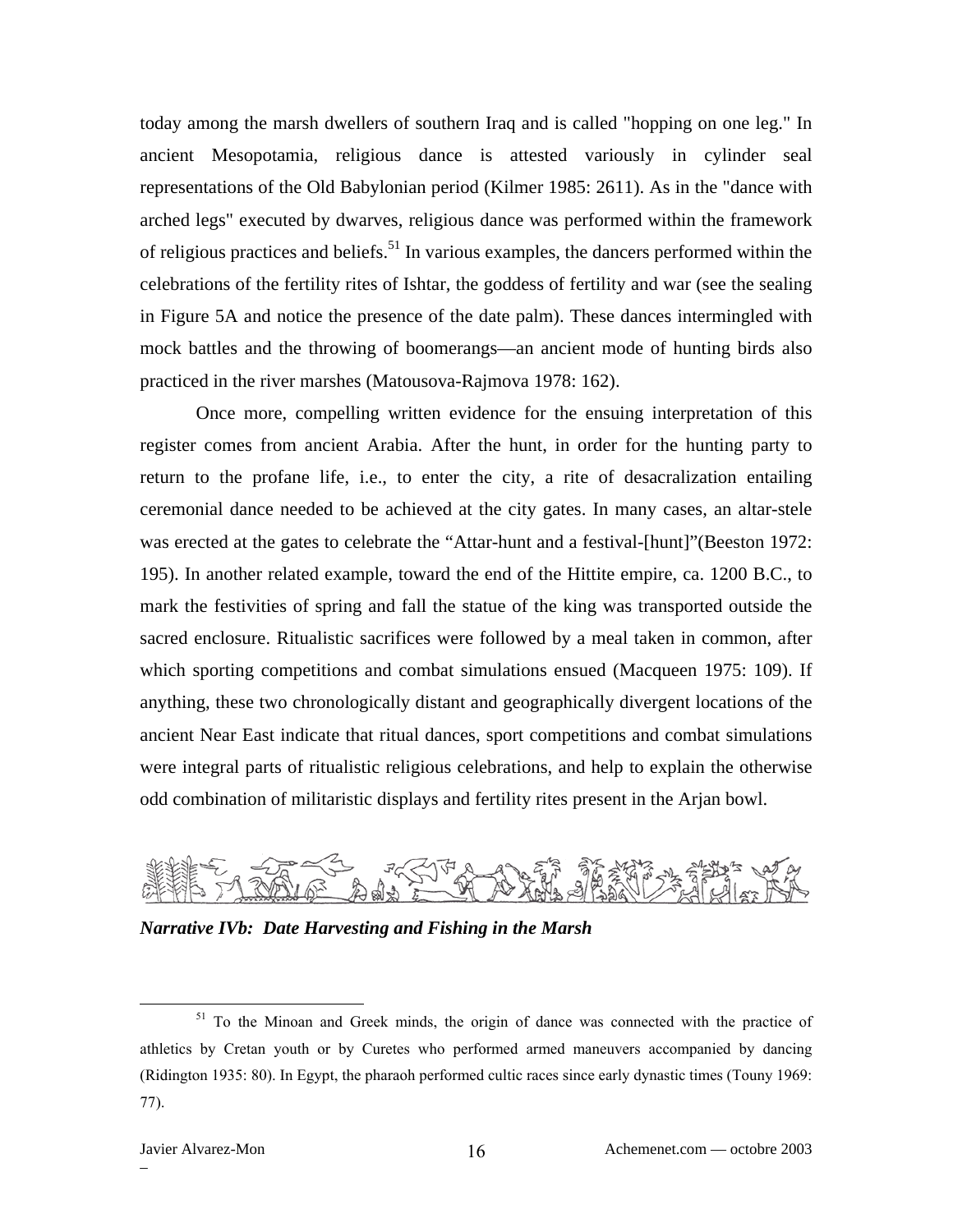These two scenes are filled with keenly detailed images depicting peacetime activities evolving next to a marsh filled with meticulously drawn avifauna. Among the numerous varieties of fowl flying over the marshes and feasting abundantly on fish, one can distinguish a goose, a flamingo or stork, a heron, and perhaps some odd *urogallus-*like bird displaying the characteristic engorged esophagus or 'air bag'. Except for the *urogallus* these birds all qualify as common winter visitors of the shallow marshes of Khuzistan (Hole 1969: 18). Nearby, a man concentrates on his extended net, while a smaller individual grasps a net folded over a catch. Behind him lies a dog-like animal. On the left side of the fishing scene, two animals emerge from either side of the reeds; one wears a collar and looks very similar to the small animal found inside the chariot in Narrative Va.

On the right side of the marshes there is a date harvesting scene (which overlaps with the mock-battle scene).<sup>52</sup> Date palms (*Phoenix dactilifera*) provided shelter, food, clothing, timber, fuel, building materials, sticks, sugar, oil, wax, wine, etc. Not surprisingly, in Mesopotamia, the date palm was a sacred tree associated with fertility (Danthine 1937: 104). *Narrative IV b*, portrays the seasonal date harvest. Men climb the palms, and the women and children collect the dates from the ground.

On the right side of the date-harvesting scene there is a "secondary" narrative involving two dog- or monkey-like animals at the base of two palm-trees trying to chase away a figure with raised arms standing between the top of two palm trees.<sup>53</sup>

## *Interpretation*

The two scenes portrayed on register IV, harvesting from nature and the celebratory mock-battle, are the logical continuation of the previous two narratives portrayed in Register V. After returning from a hunt and before entering the city, a king performed a series of rituals of desacralization. These rituals were enacted out at the periphery of the

<span id="page-16-0"></span> $52$  The scene represented on figure 5A indicates that the association of a date palm and the footclutch dance goes at least back to the Old Babylonian period. This single evidence may attest to the existence of a long lasting tradition associating celebratory cultic dances to the fertility of date palms.

<span id="page-16-1"></span><sup>&</sup>lt;sup>53</sup> Perhaps they are monkeys since they were kept as pets, trained to pick up dates, and appear connected with musical performances (Durham 1985: 245).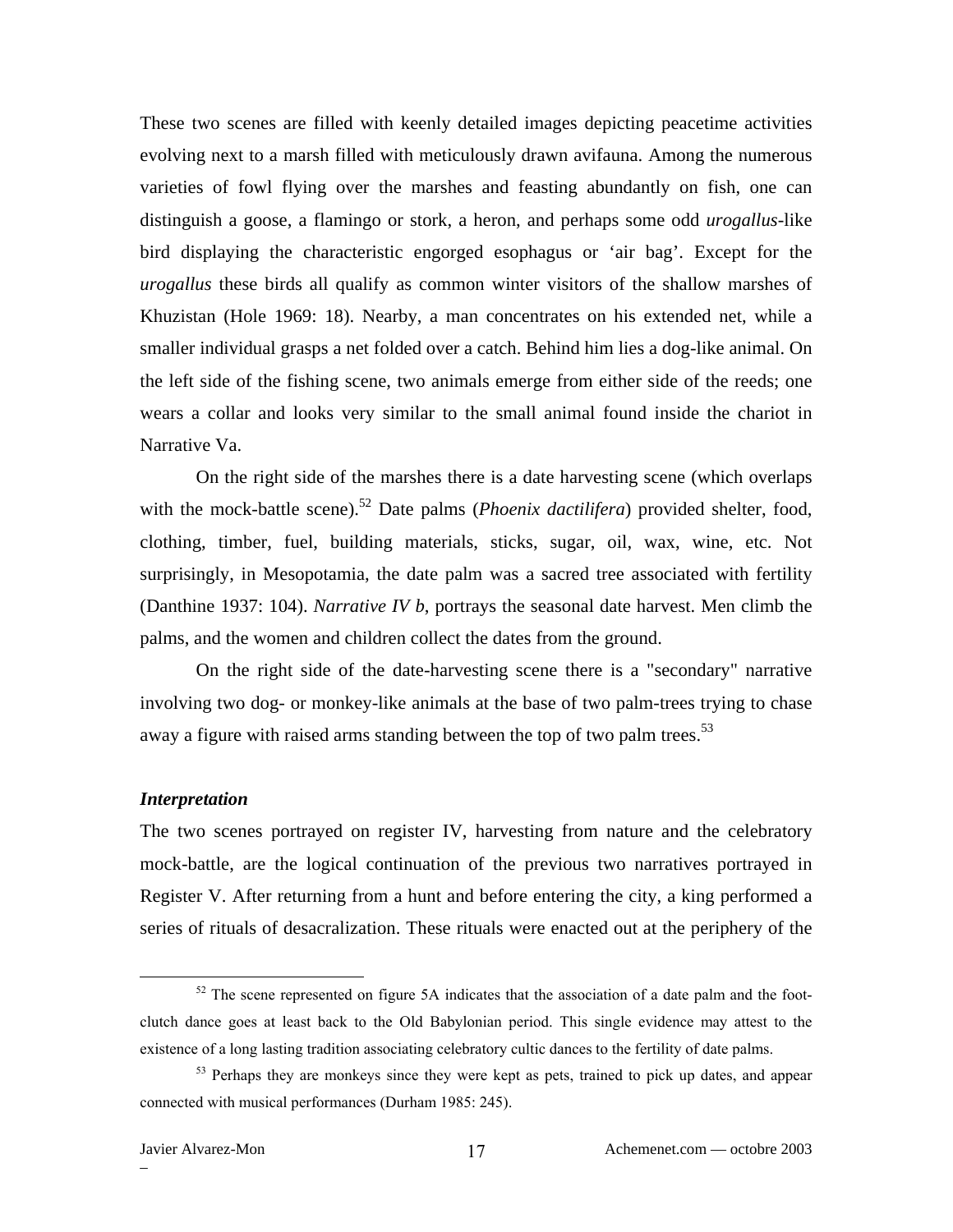city, an ambiguous threshold between the city itself and the country-side, between chaos and stability, anarchical nature and civilization. This register celebrates in an idealized manner the bounty and richness of the natural world which, as a consequence of having performed the correct rituals and respected the taboos, gives itself freely to humans in the form of harvest.

## *REGISTERS III and II*

Whereas the events in Register V take place in the mountains and the events in Register IV take place at the edge of the city, the actions represented in Registers III and II develop inside the city, which represents the space of the familiar par excellence. The city is controllable, manageable, civilized, and enclosed. In the refuge of this interior setting, two secular, socioeconomic, activities performed by and in the palace can be observed: the tribute procession (Register III) and the feast of music (Register II). Economically, the palace was a "closed-circuit organization in which goods and services were channeled into a circulation system and where the entire personnel were included in a hierarchic order" (Oppenheim 1964: 95).



## *The Tribute Procession*

The king sits on a throne with a large pine cone topping either side of the back holder<sup>[54](#page-17-0)</sup> and wears the peculiar round-knob Elamite helmet and a long Assyrian-like ceremonial robe. His right hand rests on his lap while his left hand may be holding a drooping flower. Behind him is an individual whose iconography and rank is characteristic of a crowned prince. He wears a long ceremonial robe, the circular-knob helmet, and holds a long scepter. Behind the prince there are three armed individuals occupying the rank usually given to the chief-ministers of the army or to local elite tribal chiefs. They wear

<span id="page-17-0"></span><sup>&</sup>lt;sup>54</sup> Commonly, the pine-cone (or male flower of the date palm) appears on the lower extremities of the legs of the throne chair and not on the tops of the back-holder. See the throne occupied by Sennacherib while he observes the capture of Lachish (Curtis 1996: 123). For this observation concerning the Arjan throne and other details in the throne tribute processions shown in fig. 6, see also Stronach 2002: 379-80.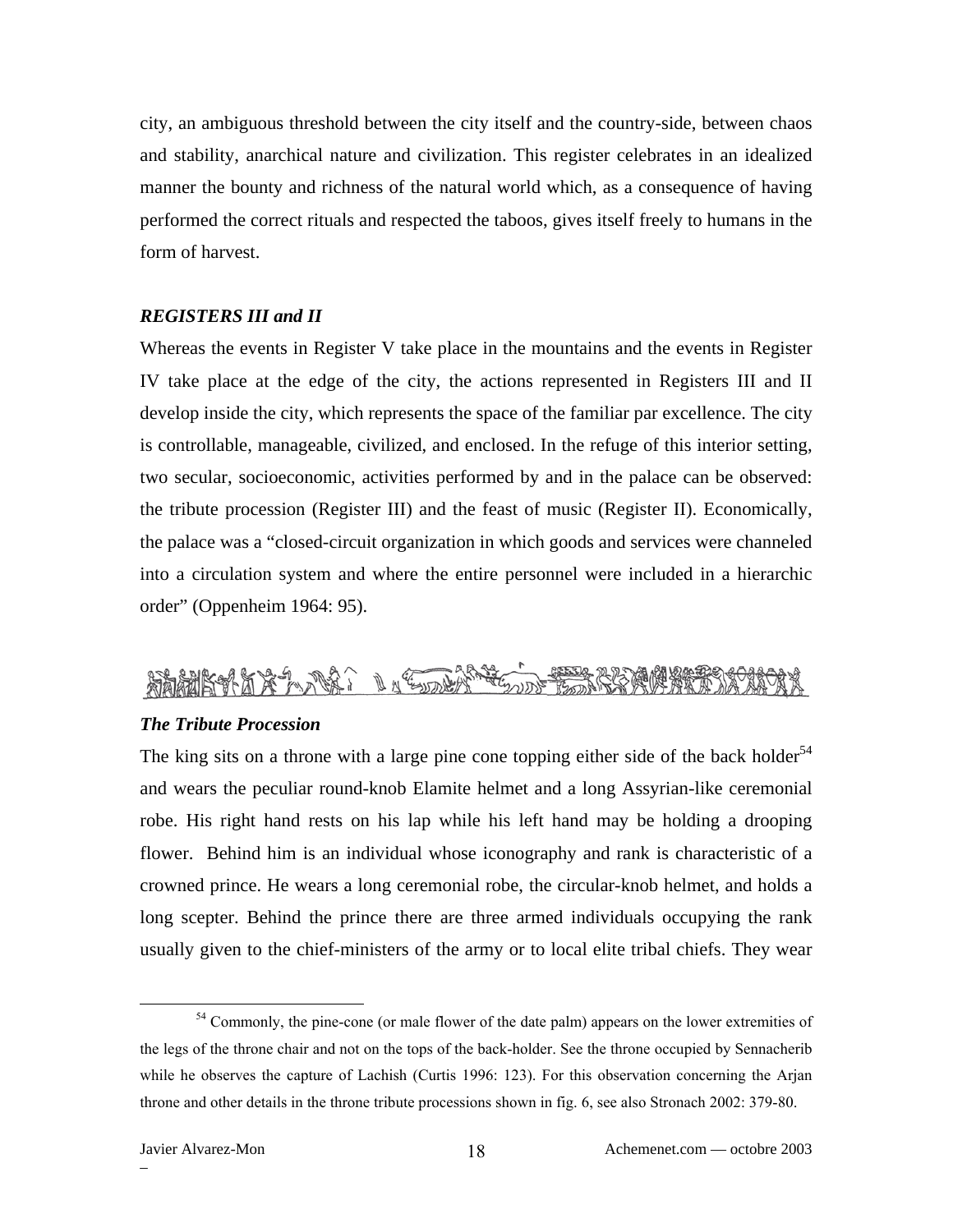short kilts and hold smaller staffs. In front of the king there is a royal attendant in Assyrian dress. Next to him, an individual wearing a short kilt bends his body forward as he holds his hand in front of his mouth. Next follows a beardless, eunuch-like royal guard, holding a short staff and raising his arm in a gesture towards the tribute bearers.<sup>[55](#page-18-0)</sup> The tribute the king receives is typified by the various species of animals present: four long-tail horses, three lions, a young deer or gazelle, a tiger or leopard, small birds inside a cage, a tiger or panther, four well-behaved ostriches, two big birds of prey, a bear, and two large containers of unknown content.

## *Interpretation*

In Assyrian and Persian reliefs, a king's range of territorial influence was signaled by the number of populations willing to recognize his authority; non-payment of tribute at the expected time may have been a signal for dissent and revolt. Such a proclamation was stated implicitly by the variety of "gifts" depicted in a presentation. These "gifts" were not merely material offerings in the modern sense but also carriers of symbolic gestures of relationship, signifiers of allegiance, prestige, status, and territorial extension.<sup>56</sup> The gifts, here manifested as animals, conveyed not necessarily friendship or generosity but a calculated relationship founded on the ideas of hospitality and reciprocity. By giving, and with the gift being accepted, the giver created an obligation in which neither he nor the receiver was free, but bound to comply with customary rules.<sup>57</sup> The terms of the agreement took the form of an alliance in which the tributary party would offer material goods and personal services in exchange for ideological legitimacy, prestige and protection.

<span id="page-18-0"></span><sup>&</sup>lt;sup>55</sup> A similar figure in the "Treasury Reliefs" from Persepolis is identified by both M. Root and D. Kaptan as the Grand Marshall of the court ceremonies "in the act of announcing the readiness of the groups of tribute bearers facing the king and ready to come forward" (Root 1979: 238 and Kaptan 1996: 259).

<span id="page-18-1"></span><sup>56</sup> Here I am adopting the distinction made by M.C. Root between tribute as *encomium* "–an expression of gratitude and continued allegiance to a great power," versus tribute as tax paid by a subject nation (See chapter VI of Root 1979: 227).

<span id="page-18-2"></span> $57$  The literature on the sociology and economic importance of the gift for "pre-market" economies is extensive. M. Mauss' *the Gift* is a suitable introduction. For ancient Mesopotamia see Oppenheim 1964: 97-104. For the Achaemenid period see Briant 1982: 88-94.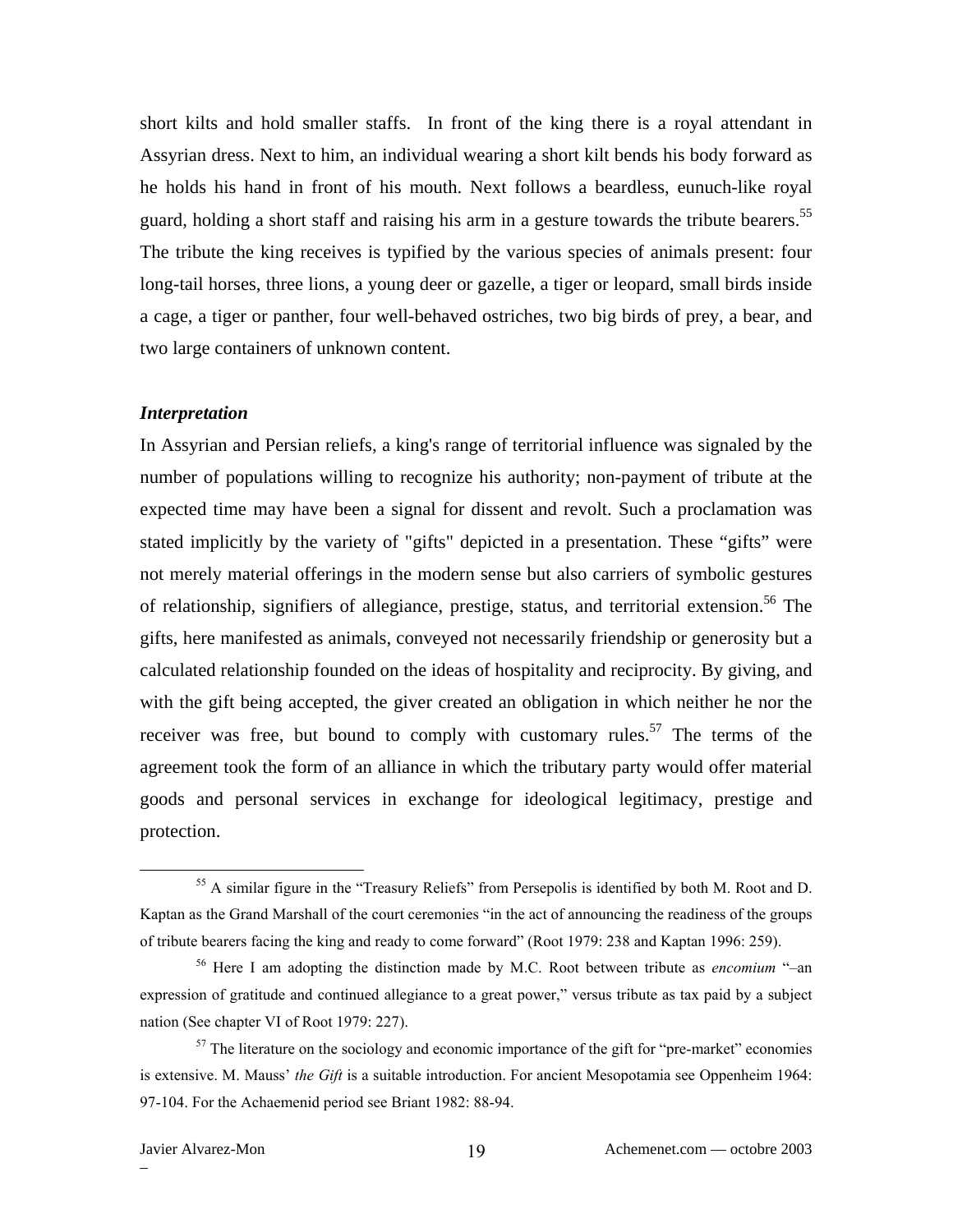"From the princes of the four regions (of the world), who had submitted to the yoke of my rule, whose lives I had spared, together with the governors of my land, the scribes and superintendents, the nobles, officials, and elders (?), I received their rich gifts as tribute….Gold, silver, vessels of gold and silver, precious stones, bronze, iron, vessels of bronze, all (kinds) of shrubs (evergreens), choice oil, brightly colored (woolen) garments and robes of linen, violet and purple (cloth), elephant hides, ivory, antimony, maple (?) and boxwood, large Egyptian horses, broken to the yoke, mules, asses, camels, cattle, … as their rich gifts, I received… I caused them to sit down at a banquet and instituted a feast of music.<sup>[58](#page-19-0)</sup>

# SRAK DIA ALWARAN ALKER 2031ARRAKAK 201

## *The Feast of Music*

The narrative in register II contrasts dramatically with the hieratic and formal organization of the tribute scene. Register II opens a window into a lively, informal party characterized by the almost total absence of a central focus. Instead, our attention drifts from the preparation of food and performances by musicians, dancers, and acrobats to a loosely arranged central event. Amid the display of a coordinated feast for the senses and panoply of sounds and smells, a cup bearer, the most trusted, loyal servant of the ruler, approaches the seated king from behind while pouring a liquid into a bowl. Two individuals are sitting on the ground in front of the king ––notice that one of them may be wearing the Elamite round-knobbed helmet as well.

<span id="page-19-0"></span><sup>&</sup>lt;sup>58</sup> Luckenbill DATE? 38-39 and 50-51.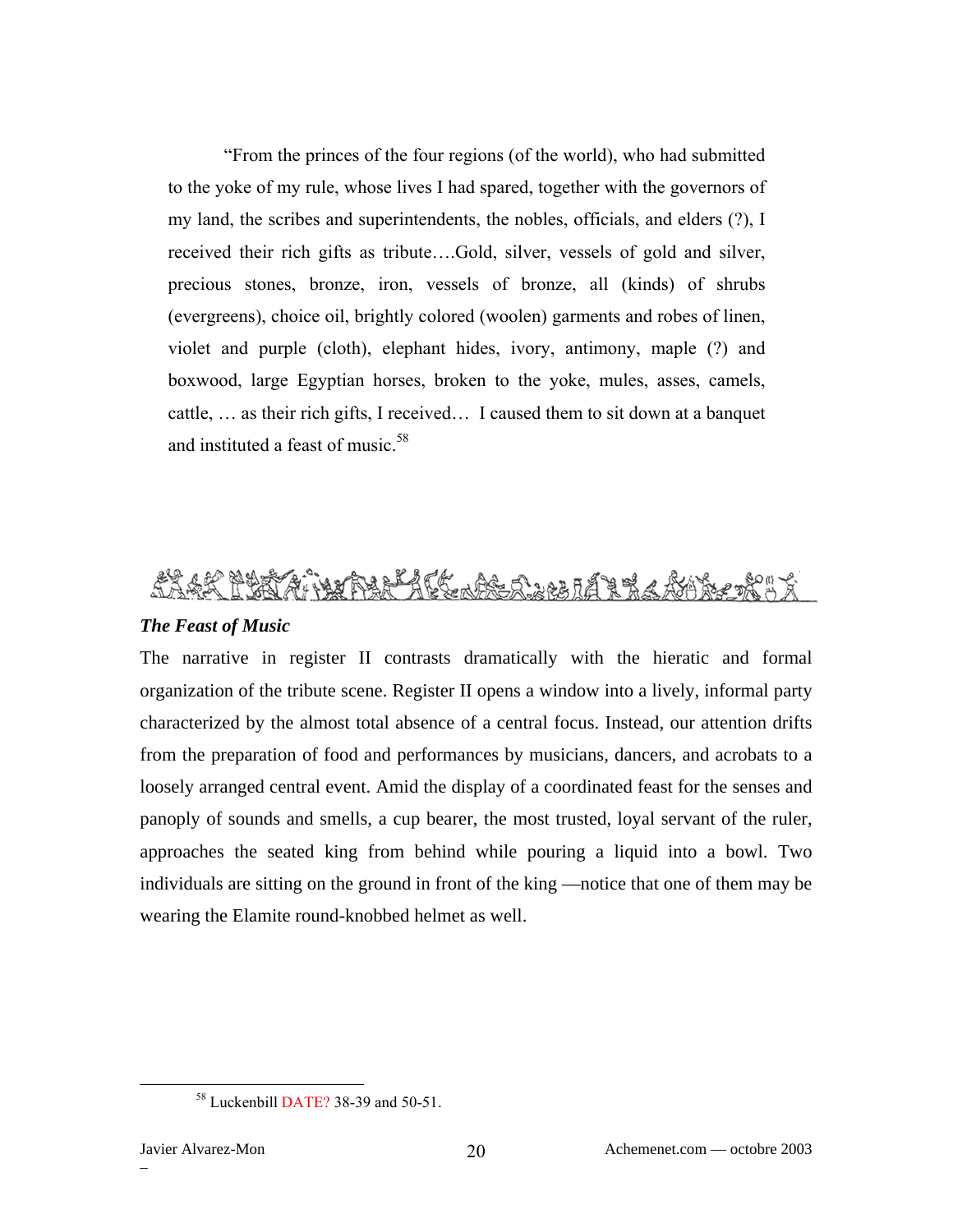### *Interpretation*

Sharing the bounty of the king's table, i.e. drinking from the same bowl, had implications beyond participating in a ritual of fraternity, enjoying the best entertainment and eating the finest foods. Classic sources reveal that, for the most part, and outside the rare public banquets, Persian kings ate alone. Neo-Elamite evidence may point out to a similar practice[.59](#page-20-0) After dining, the kings selected only a small number of invitees with whom to exchange toasts. Only then would the king drink wine from his special personal cup (Briant 1989: 59). The royal meal and the idea of tribute were part of the same code of social and political-economic relationships. Those leaders showing their allegiance to the king (Narrative III) were in charge of providing the king's table with the best goods of the kingdom. In exchange, they were invited to sit at the table of the king and to share in the royal redistribution (Narrative II). Equally, all those losing favor with the king would be excluded from the royal circle and barred from receiving any of the accumulated goods from the king's table. $60$ 

What had the king to offer in exchange for this allegiance and tribute? The king provided material goods to his "subjects" according to conventional obligations determined by geographical location and rank,<sup>61</sup> but also social and political status in the form of prestigious goods symbolizing merit and personal connections. Prestigious goods such as metallic drinking bowls were "absolutely indispensable for the maintenance of social relations"(Claessen 1996: 31). The rulers that succeed in maintaining a monopoly on such goods could use them to proclaim common destiny and to reaffirm the allegiance of the highborn. Furthermore, by maintaining their original form and substance prestigious goods were able to "preserve symbolic meanings that were recognized long after they were donated" (Sancisi-Weerdenburg 1976: 132).

<span id="page-20-0"></span><sup>&</sup>lt;sup>59</sup> The Elamite rock reliefs from the Kul-e Farah (Izeh) open-air sanctuary, ranging from the ninth century until the sixth century B.C., contain evidence of liturgical ceremonies that included the sacrifice of animals and ritual banquets performed in the midst of music. In particular, relief IV presents a singular ritual banquet characterized by the king eating alone in the midst of music and dignitaries (De Waele *DATE?* pp. 29-33).

<sup>&</sup>lt;sup>60</sup> Ctesias mentions that all individuals who lost favor at the Achaemenid court were forced to use earthenware vessels instead of metallic bowls (Ctesias, *Athenee* XI. 464a in Brian 1989: 42).

<span id="page-20-2"></span><span id="page-20-1"></span><sup>61</sup> See Briant 1982: 88-94.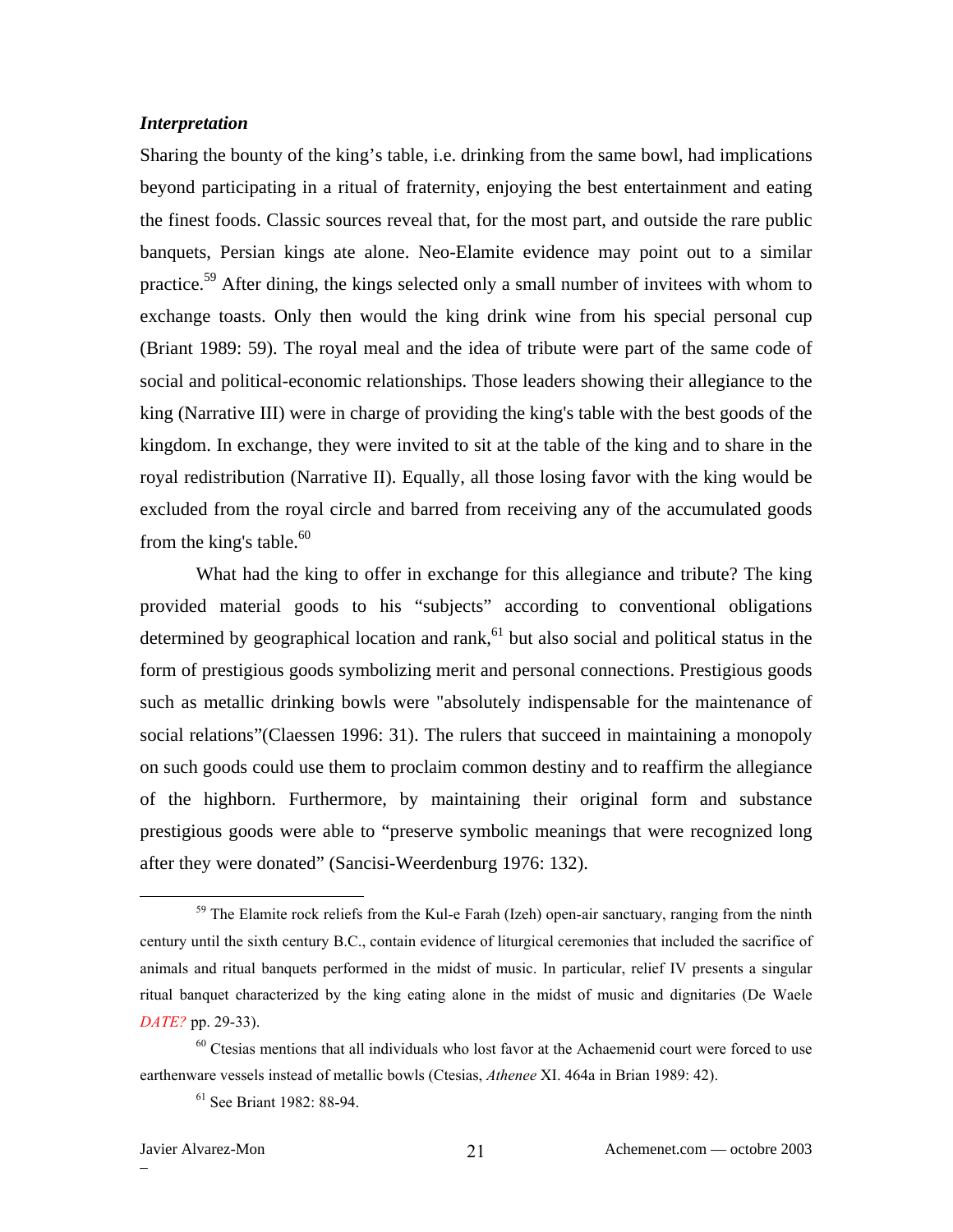The narrative in register III features a tribute procession recalling the ones portrayed in Assyrian and Achaemenid monumental reliefs. Yet, some details disclose a tantalizing window into the Neo-Elamite world just before it was to become part of the emerging Achaemenid Empire. It has been suggested that the tribute procession, a theme derived from Mesopotamia and Egypt originally meant to describe the military subjugation of the tributaries,  $62$  was to be transformed by the Achaemenids into "a scene" of pious reverence" invested with an "aura of religiosity" (Root 1979:277). Thus, it would appear as if the Achaemenids came to formulate their own tribute scenes out of a rejection for Assyrian realism and, consequently, came to represent a ceremony that may never have taken place.<sup>63</sup> Whether or not one shares the previous views, the steps by which the Achaemenids reached their own version of the tribute theme remain to be thoroughly explained. $64$ 

The lack of evidence indicating the existence of Elamite tribute scenes of the Neo-Assyrian and Achaemenid kind should not preclude us from asserting distinctive characteristics of the tribute procession represented in the Arjan bowl. Despite the proposition that "it was probably only in the time of Darius that the king had chosen to represent the crown prince with himself" (Kaptan 1996: 261), the presence of the "prince elected" standing behind or beside the throne in the Arjan bowl suggest that this practice was already in vogue during the Neo-Elamite period. Furthermore, the individual in front of the king making a reverent gesture,<sup>65</sup> combined with a procession of tribute bearers bringing different animals (such as is characteristic of a Persian tribute scene than an Assyrian one) speaks for a Neo-Elamite participation in the formation of the classic Persian tribute scene.

<span id="page-21-0"></span> <sup>62</sup> Margaret Root 1979: 284.

<span id="page-21-2"></span><span id="page-21-1"></span><sup>63</sup> Ibid. 1979: 231.

 $64$  For an exploration into the ways the Assyrian court practices may have influenced the Persian Tribute scene see David Stronach 2002: 373-402.

<span id="page-21-3"></span><sup>&</sup>lt;sup>65</sup> Precedents for such a gesture, which combine the bending of the torso and the knee, and the raising of the palm towards the lips are absent from the Elamite world. However, the raising of one or two hands towards the mouth as a sign of reverence towards gods and perhaps kings was common in ancient Mesopotamia. See Richard N. Frye 1972: 106.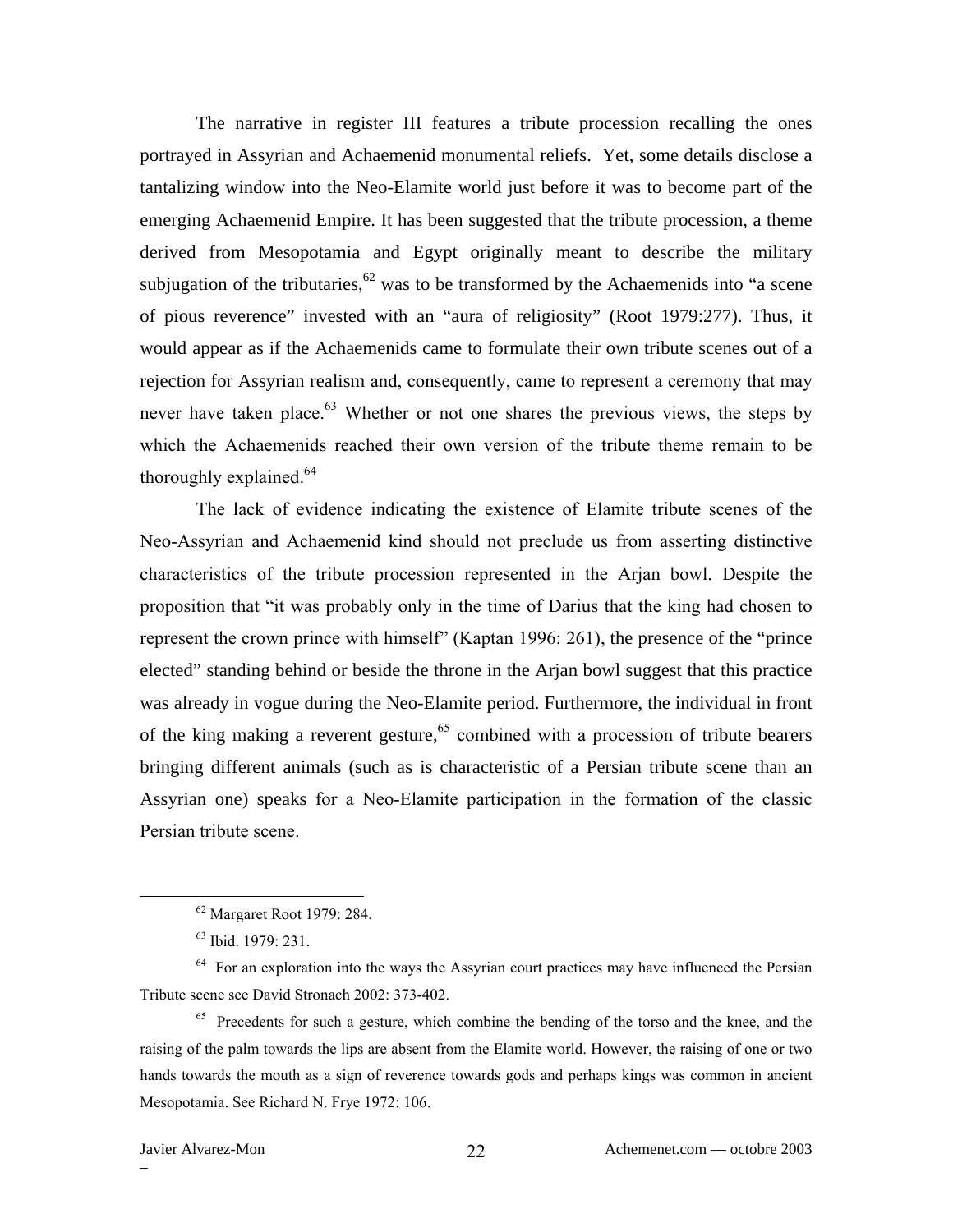#### *REGISTER I: Running Lions and Bulls*

Register I drives further beyond the spatial boundaries of the city and takes us into the vertical realm of the cosmological. This register is filled with six alternating pairs of running lions and bulls. The lion-bull association goes back to the first Mesopotamian dynasties; The strength and temperament of the two beasts made them favorite symbols of power and protection throughout the ancient Near East.

#### *Interpretation*

For practical and religious reasons having to do with the seasonal cycles as established by the divinities —the *usurat shame u ersti*, "plans of heavens and earth" or "cosmic destinies"— deciphering the language of the sky was a major priority for the agricultural and grazing cultures of the ancient Near East. A modest comment on cosmological interpretation in ancient Near Eastern culture is in order here. As far as we can tell, the study of heavenly phenomena was systematic and recorded variously in the form of omens; as descriptive and mathematical astronomy; and, as horoscopes since the Sumerian period (Rochberg 1998). Earlier cosmological, computational schemes focused on lunar visibility throughout the month, length of daylight throughout the year, and planetary observations. By 1000 B.C. the Babylonians were able to recognize 18 zodiacal constellations (whose paths the moon and the planets appeared to move through). Around 650 B.C., these constellations were systematized and distributed among 12 months. Two hundred years later, the number of zodiacal constellations had been reduced to 12 (each covering 30 degrees of the sky and beginning with Aries from mid-March to mid-April) (Rochberg 1990).

A theory developed by W. Hartner perceives the lion-bull combat as a celestial representation of a cosmic struggle between the constellations Taurus and Leo, marking the beginning of the Assyrian lunar-solar calendar<sup>66</sup> as well as that of the Zoroastrian

<span id="page-22-0"></span> <sup>66</sup> The Assyrian calendar started in the autumn until the 1st millennium, when the Babylonian calendar was adopted (Rochberg, 1990: 1931).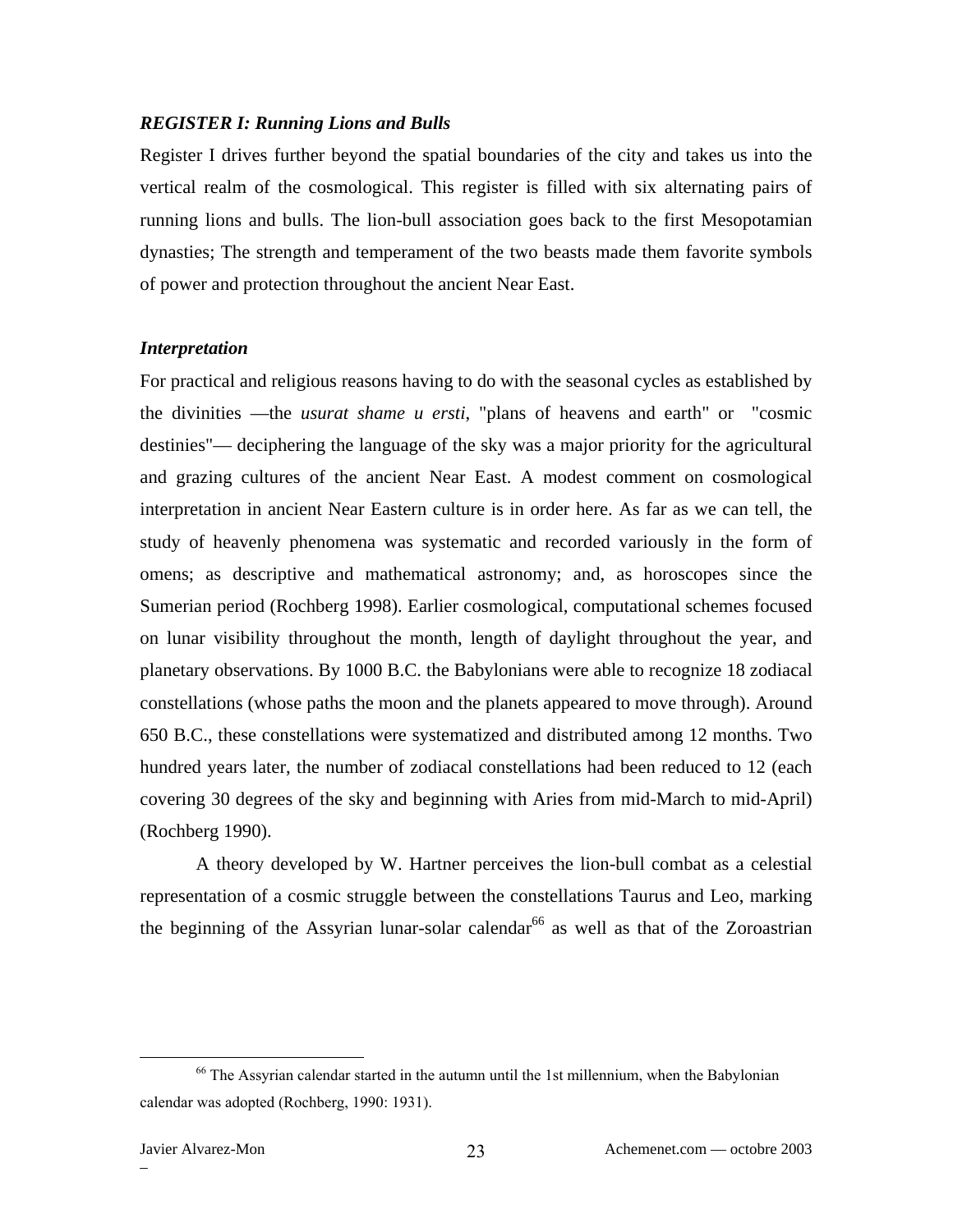year, or the Nowruz.<sup>67</sup> According to Hartner, the relative position of the two constellations in the horizon by about 500 B.C. marked the vernal equinox (when the length of the day and night are about equal, March 21) or Spring, which set in motion the beginning of barley, and date harvesting, and sheep shearing:

The triumphant Lion, standing at [the] zenith and displaying thereby its maximum power, kills and destroys the Bull trying to escape below the horizon, which during the subsequent days disappears in the Sun's rays to remain invisible for a period of forty days, after which it is reborn, rising again for the first time (…) to announce Spring equinox and the advent of the light part of the year (…) (Hartner 1965: 16).

Although there is no reason in the context of the Arjan Bowl not to interpret the motif of a lion pursuing a bull around a rosette as an announcement of the equinox––a most important event in the life of any pre-industrial agrarian community<sup>68</sup>—caution must be raised regarding the general application of this interpretation (Stronach 2002: 387). "Bulls and lions…are found among the fabulous beasts in heraldic groups in the socalled proto-Elamite glyptic art of north-western Iran" (Green 1994: 249). Those associations, Pierre Amiet asserts, may simply stand for "elementary powers charged with the stability of the world". $69$ 



*CENTER: The Rosette* 

The rosette is a prevalent ancient Near Eastern decorative motif long associated with the goddess Inanna and the planet Venus. One of its early manifestations appears in the Uruk period, where a rosette oversees the entrance to an animal barn adorned with the ring-

<span id="page-23-0"></span> $67$  Hartner 1965: 1-18. A similar cosmic interpretation of the lion and bull motif has been applied to corroborate the assumption that the tribute reliefs at Persepolis illustrate a specific *No Ruz* festival. For the full scope of the argument, see Root 1979: n. 14 and n. 28.

<sup>&</sup>lt;sup>68</sup> "The portrayal of a seasonal rite...a sacrifice of the first fruits of spring" has been equally recognized on other metallic carved bowls of the first millennium B.C. (Markoe 1985: 58).

<span id="page-23-2"></span><span id="page-23-1"></span><sup>69</sup> Amiet 1980: 132-33 in Green 1994: 249.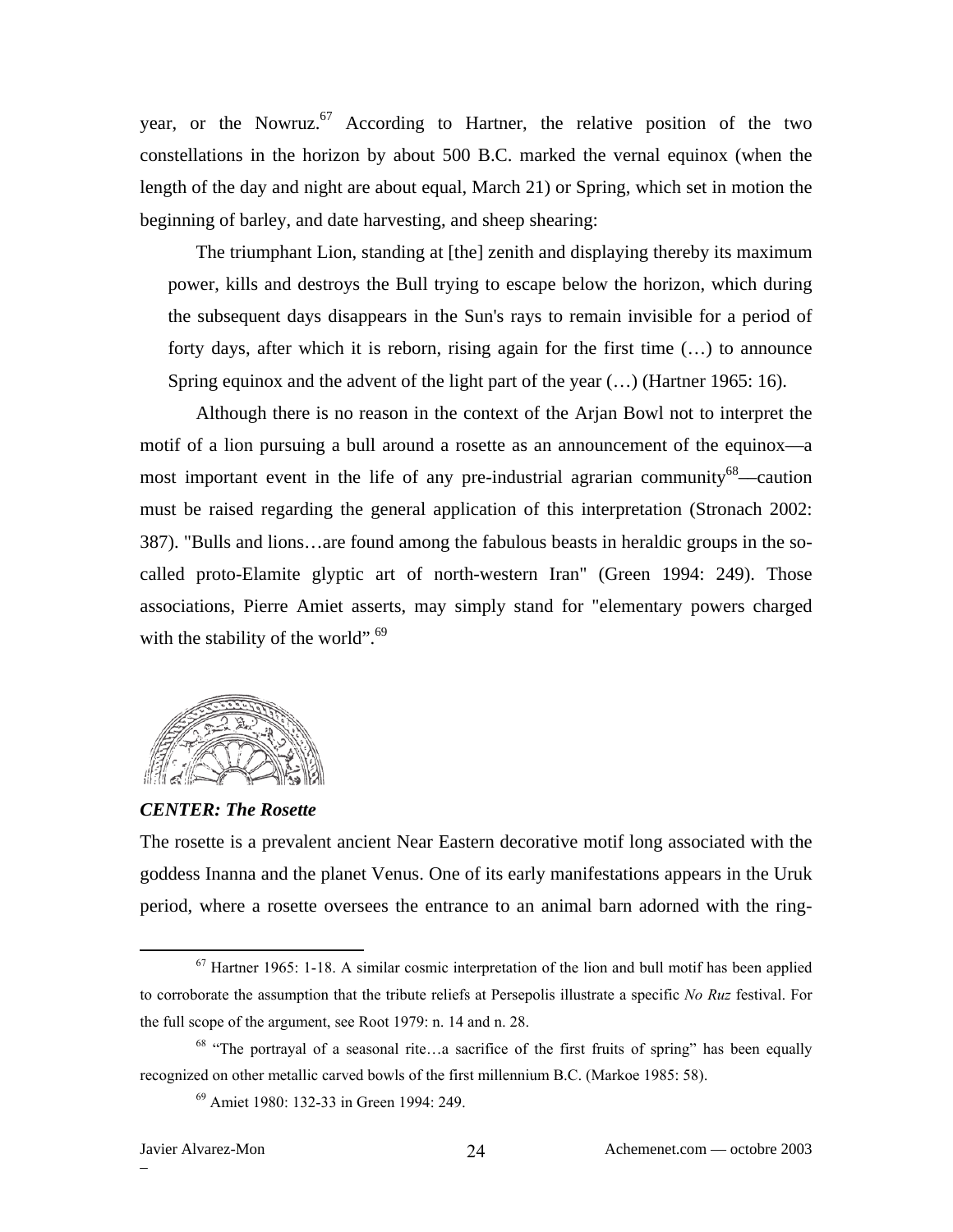posts of Inanna. Also, many of the rosettes known from the Middle Assyrian period were found in the Ishtar (Inanna) temple at Ashur. During the Neo-Assyrian period, rosettes were a common object of decoration on wrist straps, royal robes, and horse ligatures.<sup>[70](#page-24-0)</sup> They were equally popular on earlier and contemporary Iranian metal and terracotta vessels (Muscarella 1977: 36).

## *Interpretation*

On the Arjan Bowl, the rosette is not just an expedient, traditional decoration gracing the center of a bowl. Rather, the motif, while not necessarily representing the goddess Ishtar, complements perfectly the evolving thematic sequence of the five previous registers (see below).

#### *CONCLUSION*

The description and interpretation of the images engraved in the Arjan bowl have unveiled the presence of distinctive series of narratives documenting the activities of a high-status individual best identified as a king*.* These activities occur in three, welldifferentiated territories: in mountainous terrain, in the periphery of the city, and in the inner city, all of which suggests a clear awareness of the topography of the land and its qualitative properties. Beginning at the edge of the bowl with the unfamiliar terrain of a mountainous region (*Register V*), the artist takes us to the periphery of the city (*Register IV*); follows the royal dependencies of the inner city (*Register III and II*); and the lions and bulls in perpetual cyclical movement perhaps marking the beginning of spring (*Register I*); to finally reach the center of the bowl, the realm of the gods, which transcends direct human experience; the origin of all that is stable, primal, and immortal. The ideological landscape of the Arjan bowl as represented in these five registers appears to have been understood as a set of concrete orientations directly related to a literal sense of perception, that is to say, to a set of qualitative orientations ordered concentrically within experiential reality.<sup>71</sup> Given a lack of known empirical geography, space was

 $70$  Yet, the evidence remains unclear regarding the application of the rosette-Ishtar association throughout all the scope of ancient Near Eastern history (Black and A. Green 1992: 156).

<span id="page-24-1"></span><span id="page-24-0"></span><sup>71</sup> See Wiggerman 1996: 207-231.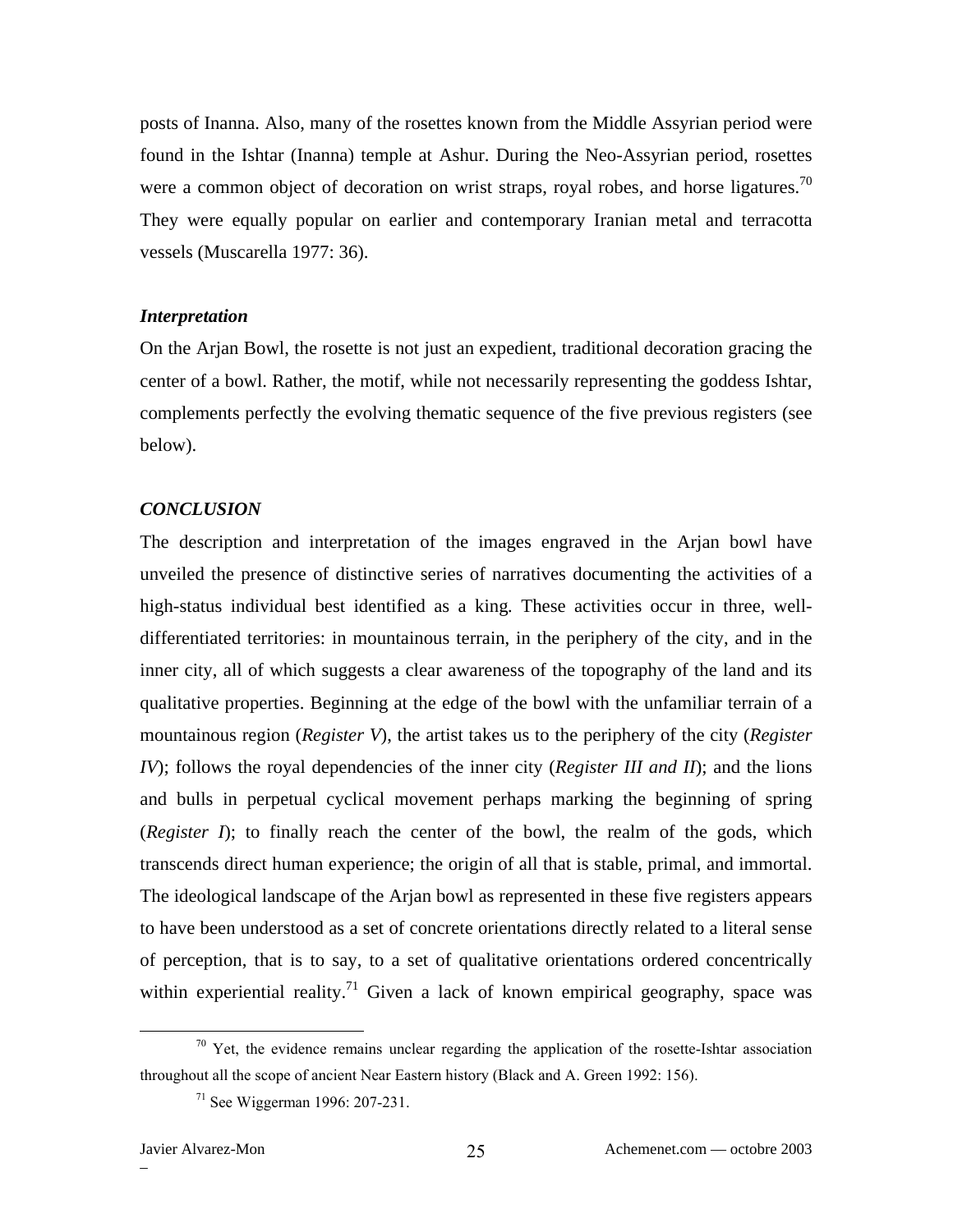understood and defined as friendly, familiar, manageable and enclosed, or as hostile, alien, unmanageable and open. This knowledge of space does not just inquire about the nature of reality but provides a map of reality in the context of which one can navigate and, with the help of rituals, transform the mundane into a meaningful set of actions directed by the figure of the king. In short, the bowl subscribes to an ideology of kingship where the monarch, sitting on his throne or riding inside a chariot, acts as mediator between the deities and humans, asserting by the absence of chaos, foreign enemies, wild beasts, sickness and infertility, the blessing and the protection of the gods over the land he rules.<sup>72</sup> This understanding of space is not just ideological inasmuch as the bowl illustrates a propagandistic exaltation of the rule and role of the king, but cosmological, since it provides a *complete* view of the world (*Imago Mundi*). Respectively, the Arjan bowl subscribes to a long-held ancient Near Eastern tradition, which upholds the primary religious character of a work of art.<sup>73</sup> At the same time, the visual program of the Arjan bowl is multi-dimensional since it addresses and negotiates the interests and interactions of two separate parties: the maker of the bowl and the person who commissioned it.

Indeed, the intentions of the patron and the artist in this case can only be examined against the background of the large body of exceptional Phoenician metallic bowls. These bowls have been attributed to the particular skill of individuals tracing their artistic lineage to the Mediterranean Levant during the eighth through the seventh centuries B.C. The Phoenician artist has been characterized as a master in "pulling elements out of their traditional (Egyptian, Assyrian, North Syrian, Aegean) setting and reinserting them in a new environment" (Markoe 1985: 34). This eclectic approach to the image is thought to have originated out of the Phoenician multicultural nexus, "whose status as middlemen and commercial intermediaries would readily account for such a pronounced intermixing of elements".<sup>74</sup> As the Neo-Assyrian empire expanded towards

<span id="page-25-0"></span> $72$  For an earlier articulation of this ideology (Uruk period) see Schmandt-Besserat 1993: 202-219. Here, the EN is described as "the charismatic administrator of the temple wealth, the dispenser of justice, the successful warrior collecting booty and tribute; the caretaker of the people; and most importantly, as the beloved consort of Inanna, unleashing the forces of life." (Schmandt-Besserat 1993: 219).

<span id="page-25-1"></span><sup>73</sup> See Porada 1986: 15-25.

<span id="page-25-2"></span><sup>74</sup> So Markoe 1985: 7.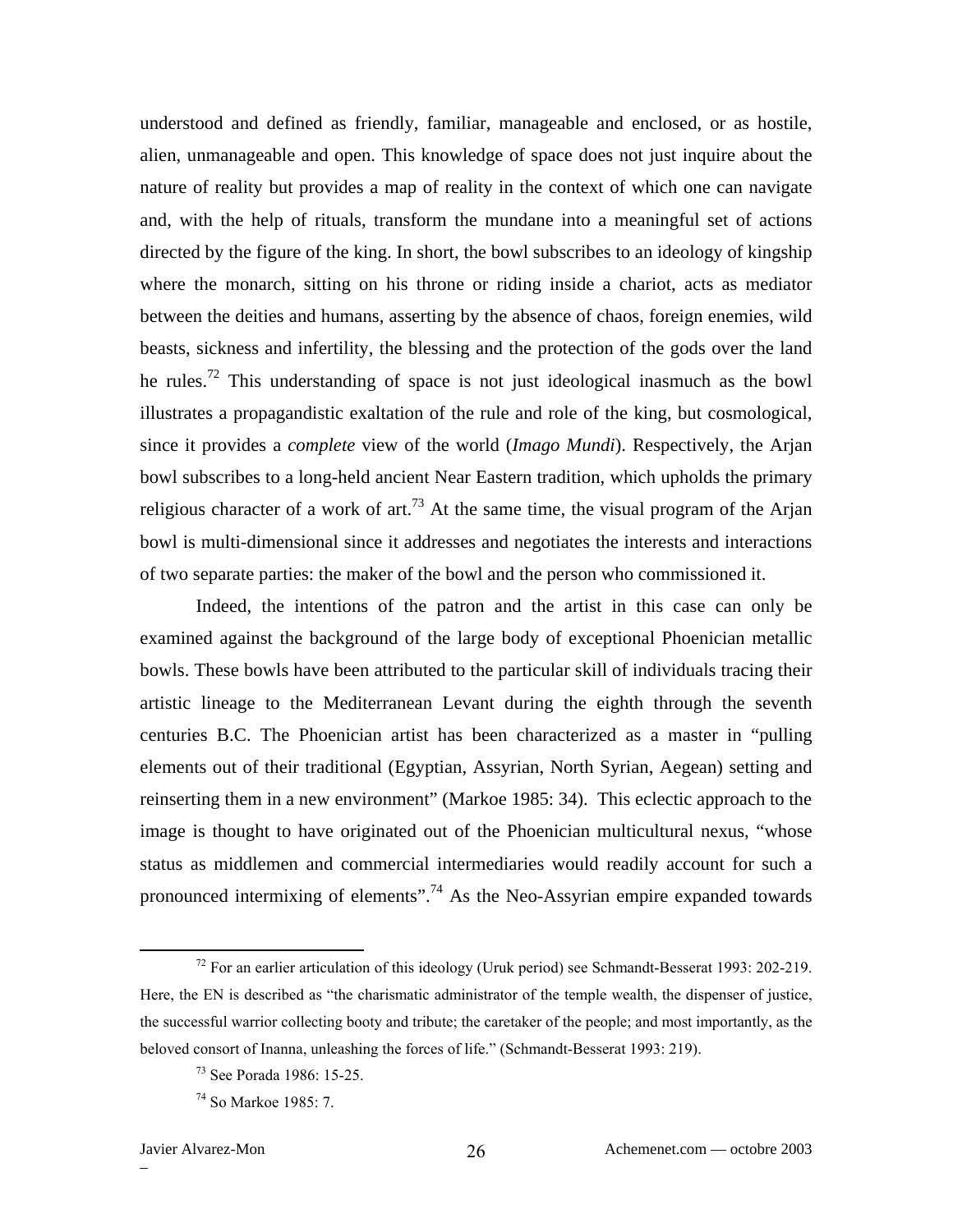the Mediterranean between the ninth and eighth centuries B.C., the new political order made it possible for these artisans to advertise their luxury items throughout the empire and its periphery, catering to the wealthiest of clients whom, at least in two instances, involved princes or kings.<sup>75</sup> These individuals belonged to a distinct cultural tradition, described as a "warrior aristocracy," characterized by burials housed in built chambers (Markoe 1985: 79). The Phoenician system of replicating and customizing the same scene or sequence of scenes suggests that individual artists may have had available a manual or sketchbook including entire series of model episodes or scenes from wide range iconographic sources.<sup>76</sup>

Y. Majidzadeh has demonstrated striking stylistic and thematic analogies between the Phoenician corpus of bowls and the Arjan bowl. Yet, despite direct references to both Assyrian<sup>77</sup> and Phoenician iconographic and stylistic models, the Arjan bowl reflects in its own idiosyncratic way a new adaptation to prior Phoenician influence.<sup>78</sup> Certainly, the traditional method of attributing one or another origin is by looking for the source of a particular style or narrative. Yet, one cannot ignore why an object was made, its intended use, and the context in which it existed.

As has been pointed out (see footnote 34), the unusual dimensions of the Arjan bowl suggest that, contrary to its Phoenician relatives, this object was not meant to have been used as an individual drinking vessel. Curiously, this observation is further underlined by the two occasions in which a drinking vessel appears represented in the Arjan bowl. In both cases—in register V the king sits on the throne and holds a cup; and, in register II, the cup-bearer behind the king pours a liquid inside a bowl held with one hand—it is apparent that these images were not meant to be self-referential representations of the Arjan bowl. Thus, we are left with the question of the real, intended, usage of the bowl and, indirectly, the vexing question of the identity of the

<span id="page-26-0"></span> <sup>75</sup> Bowls Cy 8 and Cy 14 (Ibid. 1985: 84).

<span id="page-26-1"></span><sup>76</sup> Ibid. 1985: 71.

<span id="page-26-3"></span><span id="page-26-2"></span><sup>77</sup> See Reade 1979a: 17-49 and Reade 1979b: 52-110.

 $78$  In attempting to deal with the exceptional qualities of the Arjan bowl Y. Majidzadeh proposed the existence of a new-subperiod between the end of Markoe's period III (725-675 B.C.) and beginning of period IV (675-625 B.C.) (Majidzadeh 1990: 141).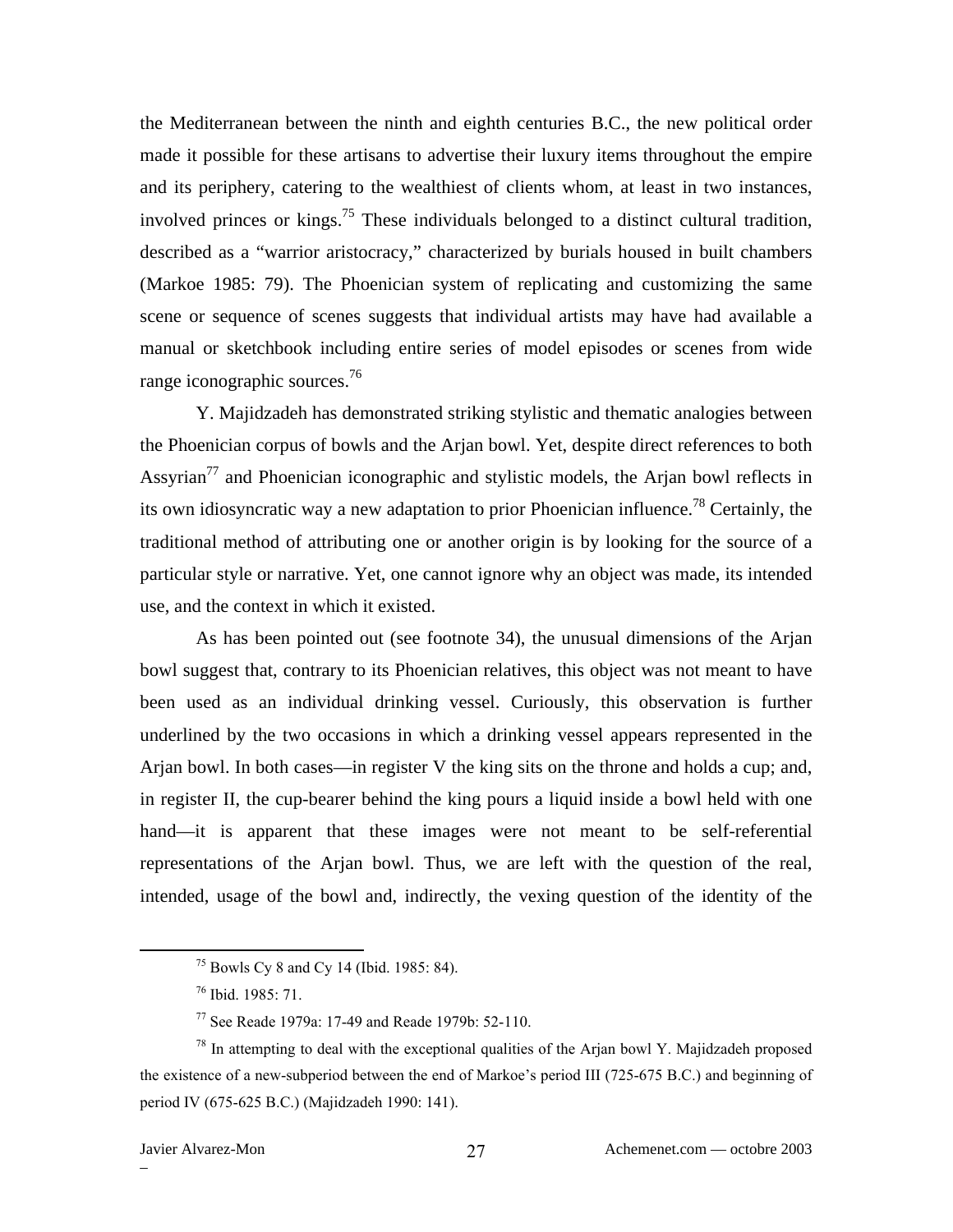bowl's commissioner. Accordingly, I would like to suggest that the exceptional size of the Arjan bowl is directly related to the constraint to represent a complete cycle of narratives—which could not otherwise have been included on a smaller bowl—and to the religious-funerary context of the bowl itself. Like most Phoenician style bowls, the Arjan bowl "ended life" as a funerary offering.<sup>79</sup> In this respect one particular series of metallic bowls was marked by inscriptions identifying them as offerings to the gods "for the life of the soul" of such or such individual. $80$  Thus we are lead to think that the images portrayed on these bowls were addressed not to a living audience but to the ancestors and to the gods themselves. Ultimately, like a biographical account, the deeds represented in the Arjan bowl articulated to a mortal audience the epical accomplishments of a royal life as ordered by the gods. Accordingly, the main purpose of the images represented on the Arjan Bowl could have been to serve as a visual mnemonic device for the "soul" of the king so as to insure his rightful place among his ancestors. The function was essentially commemorative (lit. within memory): a monument of remembrance.

Generally speaking, the quest for fame and immortality and the tradition of a king metamorphosing into a mythological figure after death is strongly rooted in ancient Near Eastern tradition –the idea of raising humans to heroic levels goes back to the time when epical kings, such as Gilgamesh "establish[ed] forever a name eternal"<sup>81</sup> by confronting and defeating the forces of chaos during their lifetime. Thus, to be a king, hierarchically at the very tip of the human pyramid, implied obligations requiring defending and upholding the "heroic destiny" and the harmonious balance of the cosmic order as decreed by the gods. $82$  In addition, parallel to the international ideological

<span id="page-27-0"></span> $79$  Most Phoenician bowls were found in funerary deposits. The known bowls from Greece differ from the rest however, in that they were found in a sanctuary, confirming their function as votive offerings or dedications (Markoe 1985: 79-82).

<span id="page-27-1"></span><sup>&</sup>lt;sup>80</sup> A group of bronze bowls dated from the end of the 5th century B.C. from the Sharon Plain (present-day Israel) contain diverse inscriptions stating that they were offerings to the gods for the "life of the soul" of particular individuals. One bowl stated that it was a "libation bowl offered to the god 'Azmot." (Deutch and Heltzer 1994: 69–89).

<span id="page-27-3"></span><span id="page-27-2"></span><sup>81</sup> George 1999: Tablet II, 187.

<sup>&</sup>lt;sup>82</sup> "I, Assurbanipal, king of the world, king of Assyria, for whom Assur, king of the gods, and Ishtar, lady of battle, decreed a heroic destiny …" (Russell 1999: 201).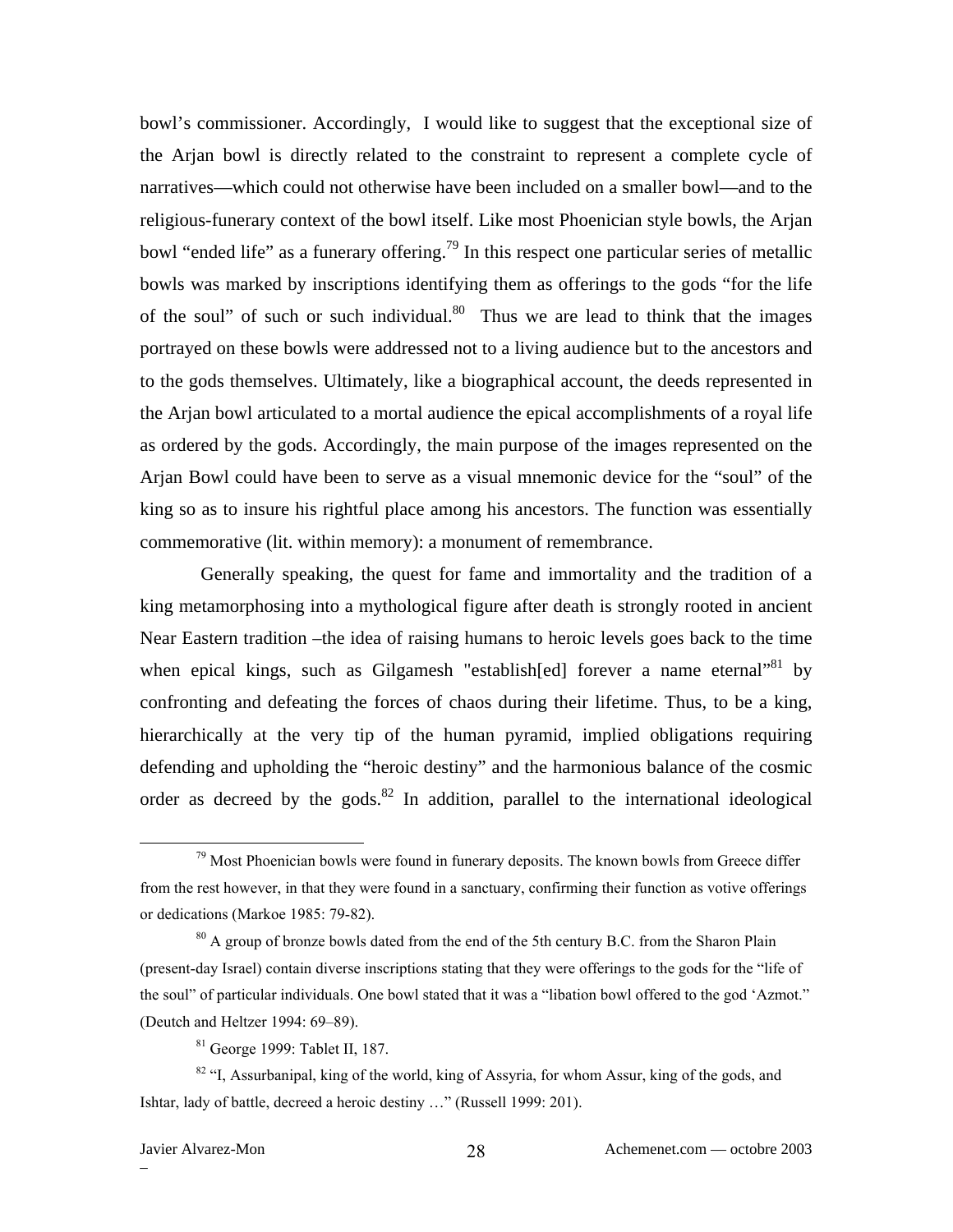justification for the role of kingship and to the cosmological dimension of the Arjan bowl, we should not overlook the fact that, as betrayed by a number of details such as the Assyrian-dressed soldiers wearing the Elamite helmet; $83$  the detailed portrayal of musicians, cooks, and performers on Register II; or the unique Tribute Scene on Register III, we are dealing with a number of events whose historical significance remains yet to be determined.

In conclusion, it can be argued that the available evidence locates these scenes, and the Arjan bowl itself, in the waning days of Neo-Elamite rule just prior to Elam's assimilation into the newly evolving Persian political order. The evidence points to a wealthy individual of conceivable Persian ancestry<sup>84</sup> who bore an Elamite name and was connected to the territory of Arjan, perhaps the location of the ancient Neo-Elamite capital of Hidalu. Precisely, the "biographical" aspects of the Arjan tomb have unveiled important aspects of the identity of the deceased revealing his elite social status as well as ideological concerns of religious and cosmological proportions. Hence, we may be gazing at events that took place in the Elamite-Persian permeable cultural *koine* of the end of the seventh century B.C. or the beginning of the sixth century B.C. which, as the Arjan bowl strongly suggests, was a fascinating period of transition characterized by a symbiosis of emerging Persian influence with the last manifestations of an Elamite cultural and political revival.

> Javier Alvarez-Mon, M.A., C.PHIL. Fulbright-Hays Fellow Near Eastern Archaeology and Art University of California 250 Barrows Hall #1940 Berkeley, CA 94720-1940 510 642-5800 FAX 510 643-8430 [javieram@socrates.berkeley.edu](mailto:javieram@socrates.berkeley.edu)

<span id="page-28-0"></span><sup>&</sup>lt;sup>83</sup> Elamites are found in Assurbanipal's bodyguard and large numbers of them supported him during the Assyrian Civil war, accompanying his army on its campaigns in Elam itself (Reade 1972: 107 and Curtis and Reade 1996: 77).

<span id="page-28-1"></span><sup>&</sup>lt;sup>84</sup> Whether this individual was a king or just a wealthy merchant remains to be determined. Yet, given the fact that he was bearer of a name associated with three Elamite kings, that his burial contained a large number of luxury items, and that the Arjan bowl adopts royal imagery and ideology, I am inclined to think of him as the former.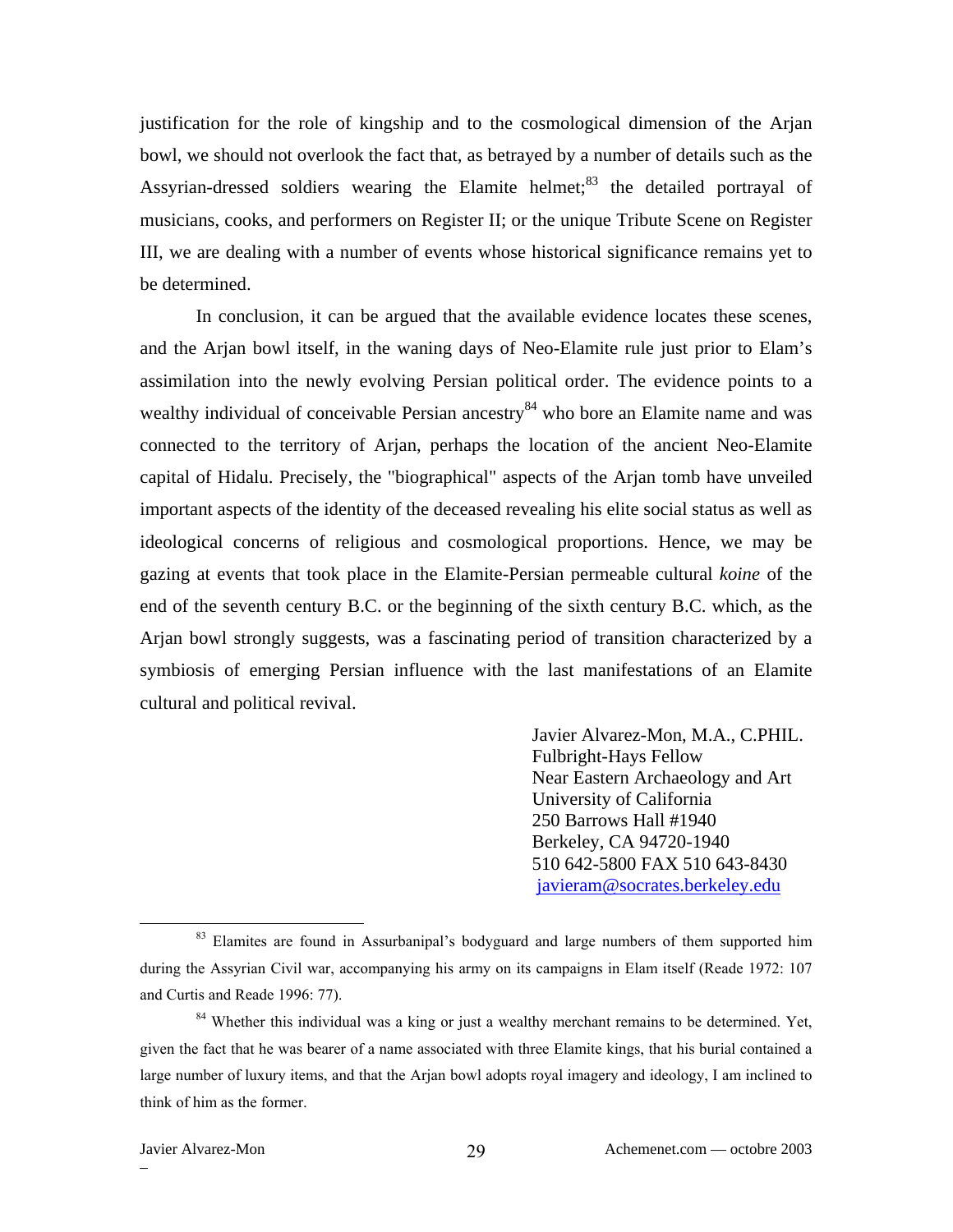#### **BIBLIOGRAPHY**

ALIZADEH, A. 1985. A Tomb of the Neo-Elamite Period at Arjan, Near Behbahan. *Archaeologische Mitteilungen aus Iran* 18.

AMIET, P. 1992. Tiares Elamites. *Studi Micenei ed Egeo-Anatolici* XXX, pp. 257-265.

AMIET, P. 1973. La Glyptique de la Fin de l'Elam. *Arts Asiatiques* 28.

- AMIET, P. 1966. *Elam*. Auvers sur l'Oise.
- BEESTON, A.F.L. 1972. The Ritual Hunt, a Study in Old South Arabian Religious Practice," *Le Muséon* 61: 183-196.
- BLACK, J. and GREEN, A. 1992. *Gods, Demons and Symbols of Ancient Mesopotamia* (University of Texas Press).

BORCHHARDT, J. 1972. *Homerische Helme*. Mainz: Von Zabern.

- BOUCHARLAT, R. 1994. Continuites á Suse au Ier Millenaire B.C. *Achaemenid History*  VIII.
- BRIANT, P. 1989. La Perse Avant l'Empire (un Etat de la Question). *Iranica Antiqua*  XIX.
- BRIANT, P. 1982. *Etats et Pasteurs au Moyen-Orient Ancient* (Cambridge University Press).
- BRINKMAN, J.A. 1984. Prelude to Empire: Babylonian Society and Politics, 747-626 B.C. Philadelphia, pp. 93-104.
- CAMERON, G. G. 1936.*History of Early Iran*. Chicago: University of Chicago Press.
- CAQUOT, A.1974. *Textes Ougaritiques.* Tome I. Paris: Editions du Cerf..
- CARTER, E. 1984. Bridging the Gap Between the Elamites and the Persians in Southeastern Khuzistan, *Achaemenid History* VIII, pp.65-77.

CIRLOT, J. E. 1971. *A Dictionary of Symbols*. New York: Dorset Press.

CLAESSEN, H. J. M*.* 1996*. Ideology and the Formation of Early States*. Leyden: Brill.

- CURTIS, J. E. and READE, J. E. 1996. *Art and Empire.* Metropolitan Museum of Art.
- CURTIS, J. E. 1995. Later Mesopotamia and Iran: Tribes and Empires 1600-639 B.C. British Museum Press.
- DANTHINE, H. 1973. *Le Palmier-Dattier et les Arbres Sacres dans L'Iconographie de l'AsieOccidentale Ancienne.* Paris..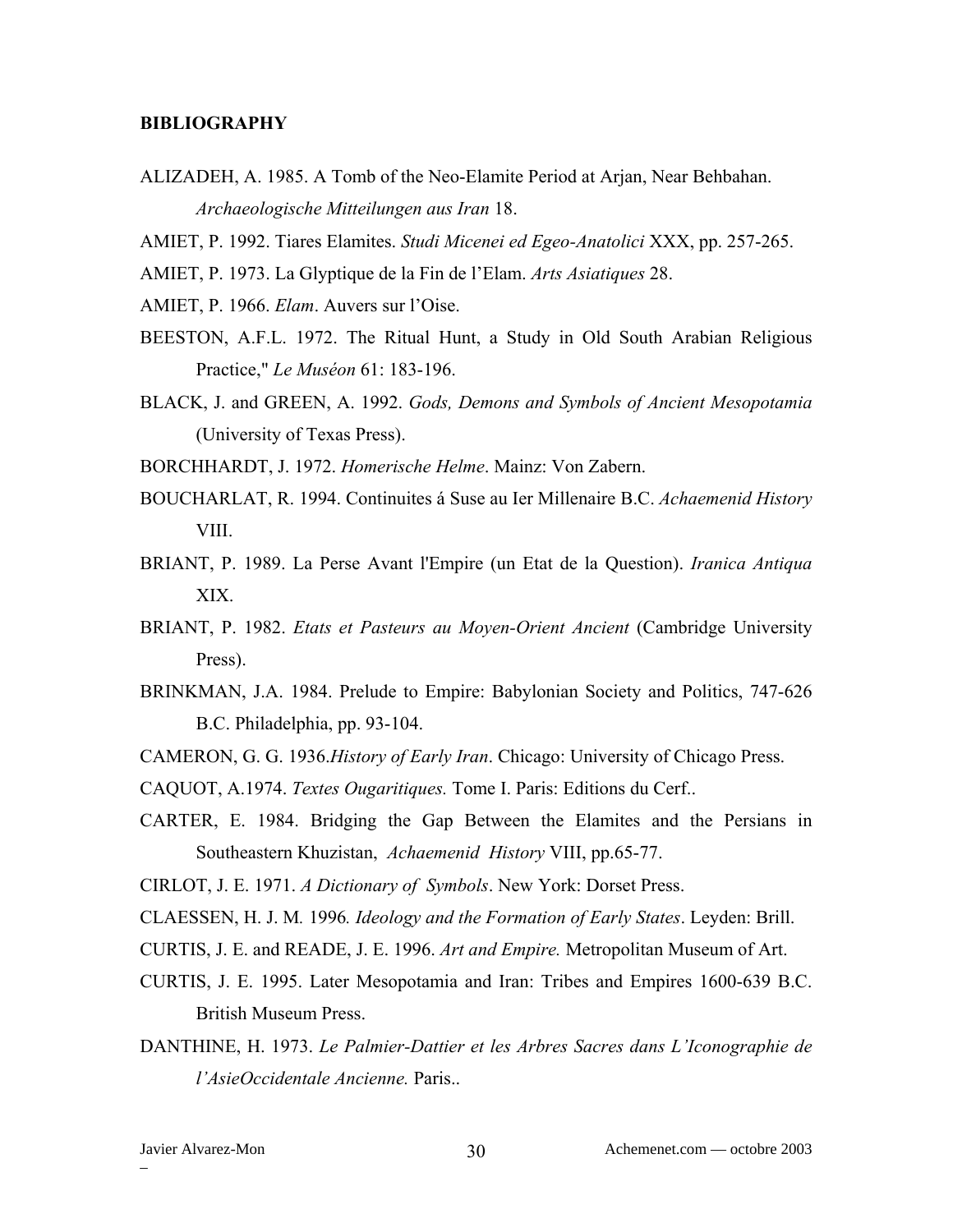- DE MAIGRET, A. and ROBIN, C-J. 1989. Les Fouilles Italiennes de Yala (Yemen du Nord): Nouvelles Données sur la Chronologie de l'Arabie du Sud PréIslamique.*Academie des Inscriptions and Belles-Lettres Comptes Rendus*, pp. 255-291.
- DE MORGAN, J. 1905. Découverte d'une Sépulture Achémenide á Suse," *Mémoires de la Delegation en Perse* 9.
- DE WAELE, E. 1989. Musicians and Musical Instruments on the Rock Reliefs in the Elamite Sanctuary of Kul-e Farah (Izeh)," *Iran,* pp. 29-33.
- DELAPORTE, L. 1920. *Catalogue Des Cilindres Orientaux II*, plate 94 (5), A. 836;
- DEUTCH, R. AND HELTZER, M. 1994. Forty Ancient Semitic Inscriptions. *Archaeological Center Publication* (Tel Aviv-Jaffa, Israel), pp. 69–89.
- DITTMANN, R. 1984. *Eine Randebene des Zagros in der Frühzeit* (Berliner Beiträge zum Vorderen Orient Band 3, Berlin).
- DUCHESNE-GUILLEMIN, J. 1986. La Location de Huhnur. *Fragmenta Historiae Elamicae,* Paris.
- DURHAM, S. 1985. The Monkey in the Middle. *ZA*, band 75.
- FAEGRE, T. 1979. *Tents: Architecture of the Nomads*. New York: Anchor Books.
- FELDMAN, M. H. 2002. Luxurious Forms: Redefining a Mediterranean 'International Style,' 1400-1200 b.c.e. *The Art Bulletin,* vol. LXXXIV/1.
- FRYE, R. N. 1972. Gestures of Deference to Royalty in Ancient Iran. *Iranica Antiqua* 9.
- GEORGE, A. 1999. *The Epic of Gilgamesh.* Barnes and Noble.
- GREEN, A. 1994. Mischwesen, Reallexikon der Assyriologie.
- GUNTER, A. 1982. Representation of Urartian and Western Iranian Fortress Architecture in the Assyrian Reliefs. *Iran* XX.

HAMILTON, R. W. 1966.A Silver Bowl in the Ashmolean Museum*. Iraq* 28, pp. 1-17.

HANSMAN, J. 1974. Elamites, Achaemenians and Anshan, *Iran* 12.

- HARTNER, W. 1965. The Earliest History of the Constellations in the Near East and the Motif of the Lion-Bull Combat. *of Near Eastern Studies* XXIV, pp. 1-18.
- HARRINGTON, F. 1977. A Guide to Mammals of Iran. Department of the Environment, Tehran, Iran.
- HINZ, W. 1975. Reallexikon der Assyriologie vol. 4.

Javier Alvarez-Mon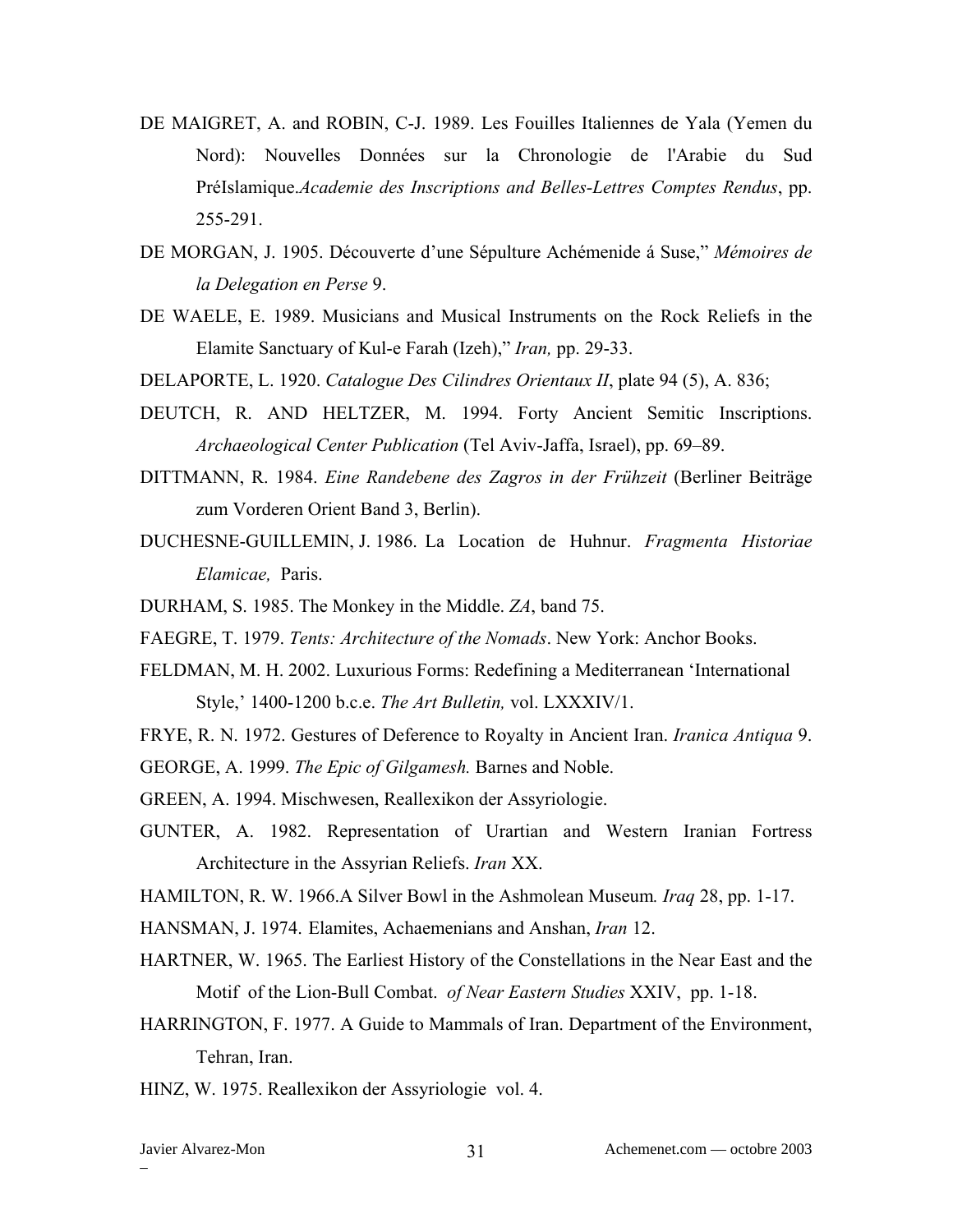HOLE, F., FLANERY, K. V. and NEELY, J.A. 1969. *Prehistory and Human Ecology of the Deh Luran Plain*. Ann Arbor, Michigan.

HOROWITZ, W. 1988. A Babylonian Map of the World. *Iraq* 50.

- KANTOR, H. J. 1966. Landscape in Akkadian Art. *Journal of Near Eastern Studies* XXV, pp 145-155.
- KAPTAN, D. 1966. The Great King's Audience. *Fremde Zeiten*. Edtrs. E. Blakolmer, K.R. Krierer, and various. Wien: Phobos Verlag, Wien.
- KILMER, A. D. 1985. Music and Dance in Ancient Western Asia. Visual and Performing Arts. *CANE* vol. III.
- KRAELING, C.H. 1957. Narration in Ancient Art. *AJA* 61.
- LION, B. 1992. La Circulation des Animaux Exotiques au Proche-Orient Antique. In *La Circulation des biens, des personnes, et des idees dans le Proche Orient ancient*. Rencontre Assyriologique Internationale*.* ERC.
- LIPINSKI, E. 1995. Dieux et Deesses de l'Univers Phenicien et Punique. *Orientalia Lovaniensia Analecta* 64.
- LUCKENBILL, D. 1927. *Ancient Records of Assyria and Babylonia 1926-27* ( II ).
- MACDONALD, M.C.A. 1995. North Arabia in the First Millennium BCE," *CANE* II, pp.1355-1369
- MACQUEEN, J.G. 1975. *The Hittites and their contemporaries in Asia Minor*. Boulder.
- MAJIDZADEH, Y. 1990. The Arjan Bowl. *Iran* 30, pp. 131-144.
- MARKOE, G. 1985. *Phoenician Bronze and Silver Bowls from Cyprus and the Mediterranean.* University of California Press.
- MATOUSOVA-RAJMOVA. 1978. Illustration de la Dance sur les Sceaux de l'Epoque Babylonienne Ancienne. *Archiv Orientali* 46.
- MIROCHEDJI, P. 1985. La Fin du Royaume d'Anshan et de Suse et la Naissance de l'Empire Perse. *Zeitschrift fur Assyriologie und Vorderasiatische Archaologie* 75.
- MUSCARELLA, O. 1977. The Archaeological Evidence for Relations Between Greece and Iran in the First Millennium B.C. *JANES* 9.
- NISSEN, H. J. and REDMAN, C. L. 1971. Preliminary Notes on an Archaeological Surface Survey in the plain of Behbehan and the Lower Zuhreh Valley. *Bastan Chenasi va Honar-e Iran*, pp. 48-50;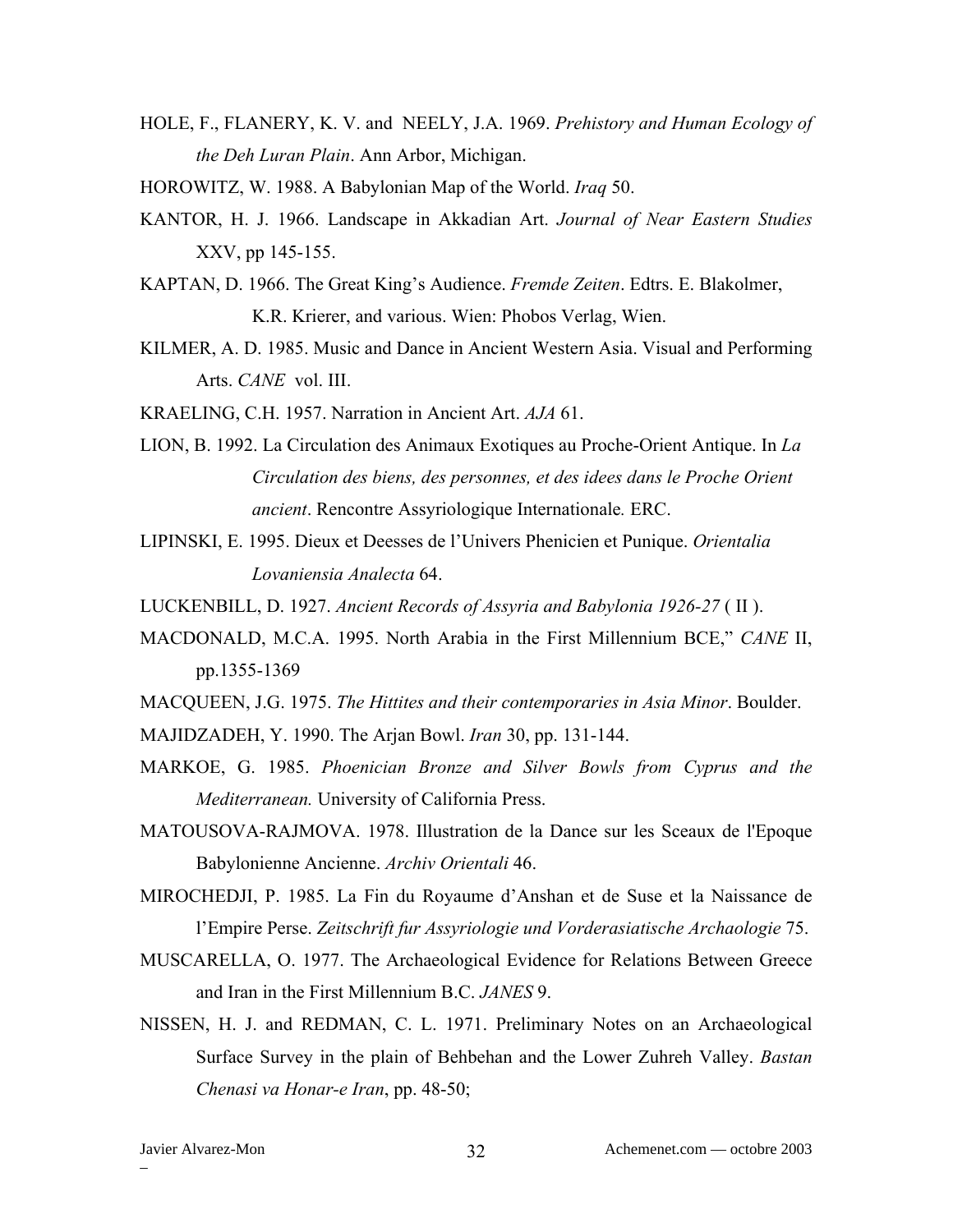- NISSEN, H. J. 1988. *The Early History of the Ancient Near East 9000-2000 B.C.* University of Chicago Press.
- OPPENHEIM, A. L. 1964. *Ancient Mesopotamia*. University of Chicago Press.
- PARROT, A. 1961. *Assyria*. New York: Golden Press.
- PORADA, E. 1986. The Uses of Art to Convey Political Meanings in the Ancient Near East.In *Artistic Strategy and the Rhetoric of Power*. Ed. David Castriota. Southern Illinois University Press. pp. 15-25.
- POTTS, D. T. 1995. Watercraft of the Lower Sea. *Beitrage zur Kulturgeschichte Vorderasiens*, pp. 559-571.
- POTTS, D. T. 1999a. Madaktu and Badace, *ISIMU*, *Revista Sobre el Oriente Proximo y Egipto en la Antiguedad* Vol 2, pp. 13-28.
- POTTS, D. T. 1999b. *The Archaeology of Elam*. Cambridge: Cambridge Press.
- READE, J. E. 1979a. Assyrian Architectural Decoration: Techniques and Subject-Matter. *Baghdader Mitteilungen* 10, pp 17-49
- READE, J. E. 1979b. Narrative Composition in Assyrian Sculpture. *Baghdader Mitteilungen* 10, pp 52-110.
- READE, J. E. 1972. The Neo-Assyrian Court and Army: Evidence from the Sculptures. *Iraq* XXXIV/2, pp. 87-112.
- RIDINGTON, W.R. 1935. *The Minoan-Mycenaean Background of Greek athletics.*  Philadelphia.
- ROBIN, C-J. 1996. Arabia Antiqua, Early Origins of South Arabian States. *Serie Orientale*. Roma LXX.
- ROCHBERG, F. 1990. Astronomy and Calendars in Ancient Mesopotamia. *CANE*.
- ROCHBERG, F. 1998. Babylonian Horoscopes. *American Philosophical Society* vol. 88/1.
- ROOT, M. 1979. *The King and Kingship in Achaemenid Art*. Leiden: Brill.
- RUSSELL, J. M. 1999. *The Writing on the Wall*. Indiana: Eisenbrauns.
- RYCKMANS, J. 1976. Ritual Hunt in Ancient South-Arabia. *Studia Instituti Anthropos* Vol. 28.
- RYCKMANS, J. 1993. Sacrifices, offrandes et Rites Connexes en Arabie du Sud Pre-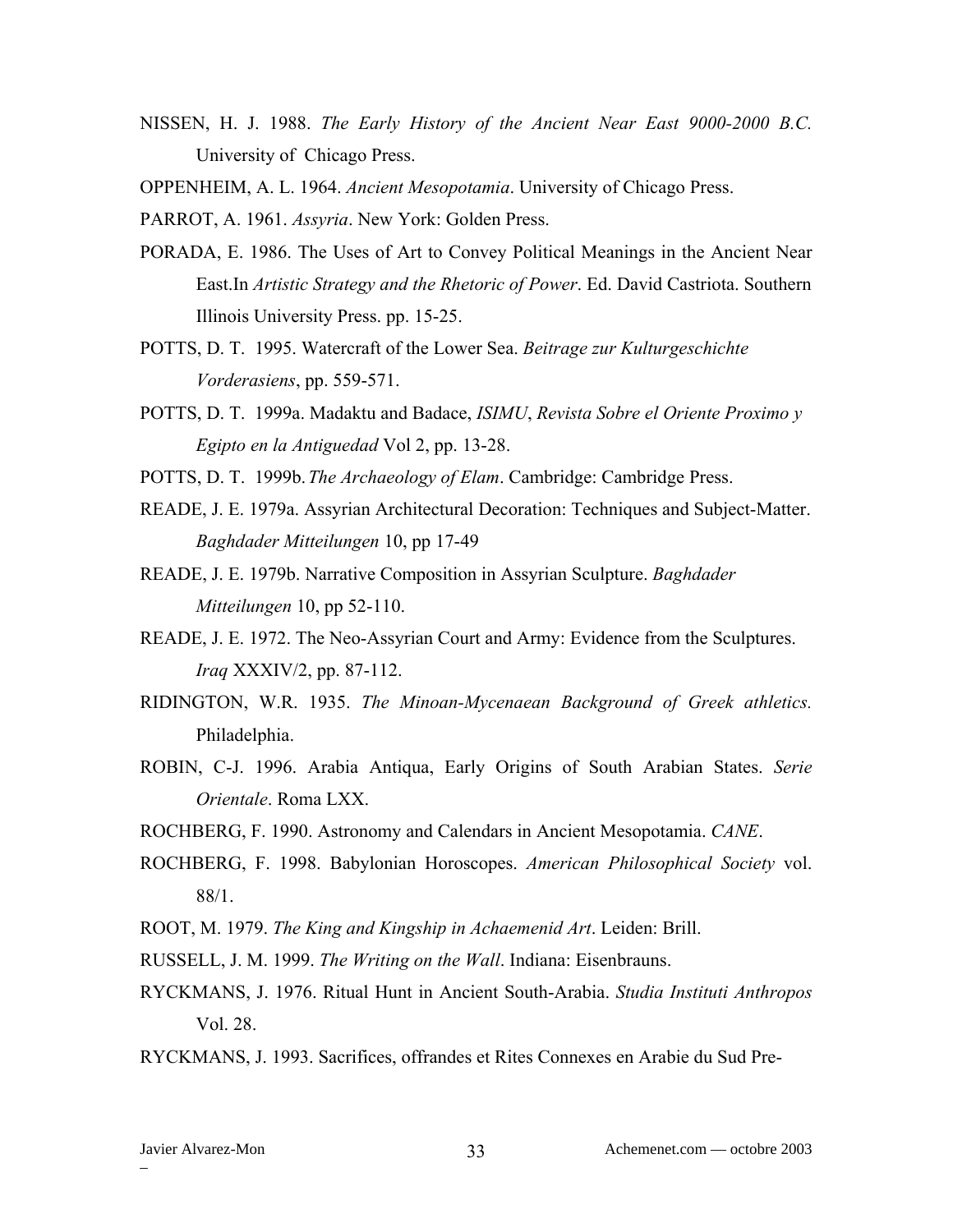Islamique. In *Ritual and Sacrifice in the Ancient Near East.* Orientalia Lovaniensia 55, pp. 355-380.

- SANCISI-WEERDENBURG, H. 1976. Gifts in the Persian Empire. In *Le Tribut dans l'Empire Perse.* Eds. Briant, P. and Herrenschmidt, C. Peeters; Paris: Peeters.
- SCHMANDT-BESSERAT, D. 1993. Images of Enship. In *Between the Rivers and Over the Mountains*. eds. Frangipane, M., Hauptmann, H., Liverani, M., Matthiae, P., and Mellink, M. Roma, pp. 202-219.
- SERGEANT R. B*.* 1976. *South Arabian Hunt*. London.
- STEIN, A.1994. *Old Routes of Western Iran*. Budapest, reprint.
- STROMMENGER, E. 1962. *Funfjahrtausende Mesopotamien*. Munchen.
- STRONACH, D. 1995. The Imagery of the Wine Bowl: Wine in Assyria in the Early First Millennium B.C. In McGovern, P., ed. *The Origins and Ancient History of Wine*, New York: Gorgon and Breach, pp. 175-195.
- STRONACH, D. 2000. The Achaemenid Lobed Bracelet. In A. Alizadeh, Y. Majidzadeh, and S. Malek-Shahmirzadeh (eds.), *The Iranian World. Essays on Iranian Art and Archaeology presented to Ezat O. Negahban*, Tehran, pp. 178-193.
- STRONACH, D. 2002. Icons of Dominion: Review Scenes as Til Barsip and Persepolis. *Iranica Antiqua* XXXVII, pp. 373-402.
- STRONACH, D. 2003 Forthcoming. The tomb at Arjan and the History of Southwestern Iran in the Early 6<sup>th</sup> Century B.C. Naomi Miller and Kaymar Abdi (eds.). In *Yeki Bud, Yeki Nabud: Essays on the Archaeology of Iran in Honor of William M. Sumner*.
- TILIA, A.B. 1972. *Studies and Restorations at Persepolis and Other Sites in Fars*, II. Rome: IsMEO.
- TOHIDI, F. and KHALILIAN. 1982. A Report on the Study of the Objects from the Arjan Tomb, Bahbahan. *Athar* 7/8/9, pp. 232-28.
- TOUNY, A.D. and WENIG, S. 1969. *Sport in Ancient Egypt*. Leipzig: Edition Leipzig.
- VALLAT, F. 1984. Kindin-Hutran a l'epoque Neo-Elamite. *Akkadica* 37, pp 1-17.
- VALLAT, F. 1993 Les noms géographiques des sources suso-ëlamites*. Répertoire Géographique* 11. Wiesbaden.